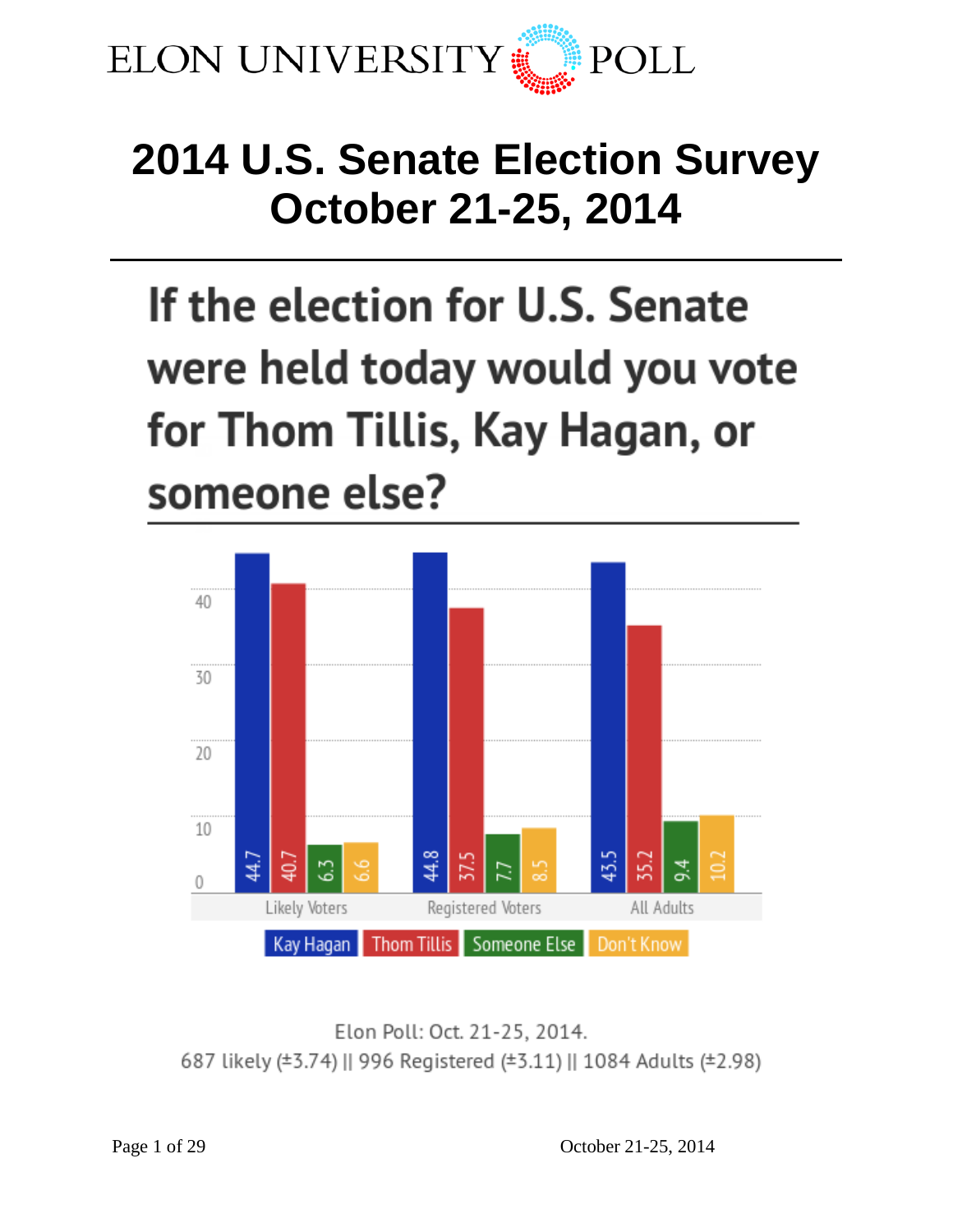

# **TABLE OF CONTENTS**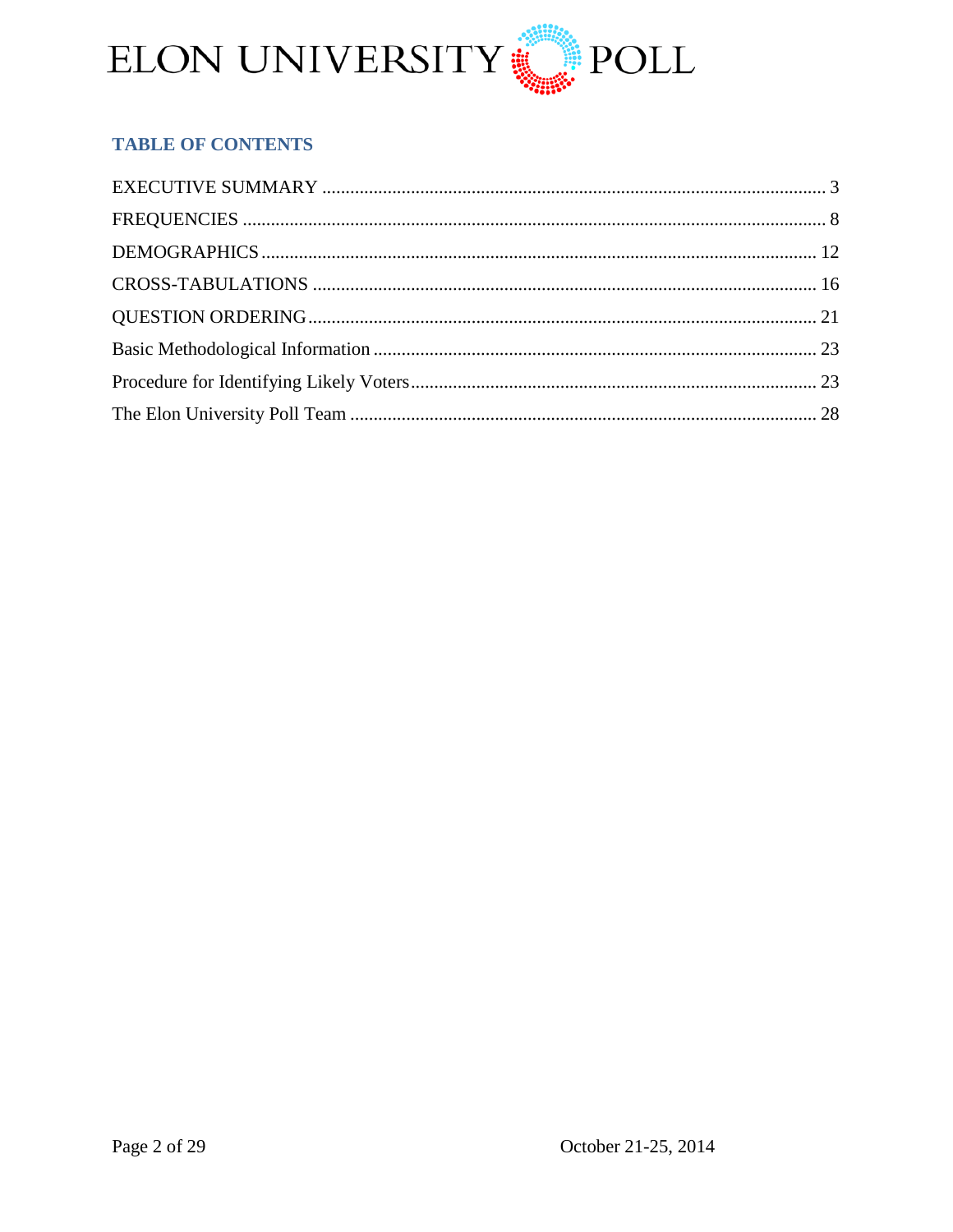

# <span id="page-2-0"></span>**EXECUTIVE SUMMARY**

The Elon University Poll conducted a live-caller, dual frame (landline and cell phone) survey of 1084 **residents** of North Carolina between October 21-25, 2014. Of these respondents 996 said they were **registered to vote** in North Carolina. Of these registered voters 687 were identified as **likely voters** using the method described in the methodology section near the end of this report. The survey has a margin of error of  $+/- 2.98$  percentage points for residents,  $+/- 3.11$  for registered voters and +/- 3.74 for likely voters.

#### **U.S. SENATE RACE**

Incumbent Kay Hagan leads Republican Thom Tillis by 4 percentage points among likely voters (44.7% to 40.7%). That lead grows to 7% when looking at all respondents who said they were registered to vote in North Carolina. The results mirror the findings of the Elon Poll conducted early last month (September 5-9).

#### **UNDECIDED VOTERS**

In a close race undecided voters can help determine an election, but the size of the "undecided" voting population is often difficult to determine. "True" undecided respondents are, on average, less likely to actually turnout to vote in a midterm election. Of the 6.6% of likely voters who said they were undecided, most were independents (52%), and most were moderates (35%). Republicans were less likely to say they were undecided (13%) than Democrats (28%). Very few liberals said they were undecided (8.5% of undecided respondents). 34 percent of those who stated they were undecided were black, compared to 61% white.

#### **THIRD PARTY CANDIDATES**

Sean Haugh will be on the ballot representing the Libertarian Party in the race for U.S. Senate. Our survey item did not mention him by name, nor did we mention any of the certified write-in candidates. Instead, we offered respondents the option of choosing "someone else". Approximately 6% of likely voters made this choice. These respondents were then asked a follow-up question: "who is that someone else?" Only 6 likely voters mentioned the Libertarian Party or Sean Haugh's name (less than 1% of all likely voters). Not a single Republican likely voter mentioned Haugh or the Libertarian Party. Twenty respondents mentioned some other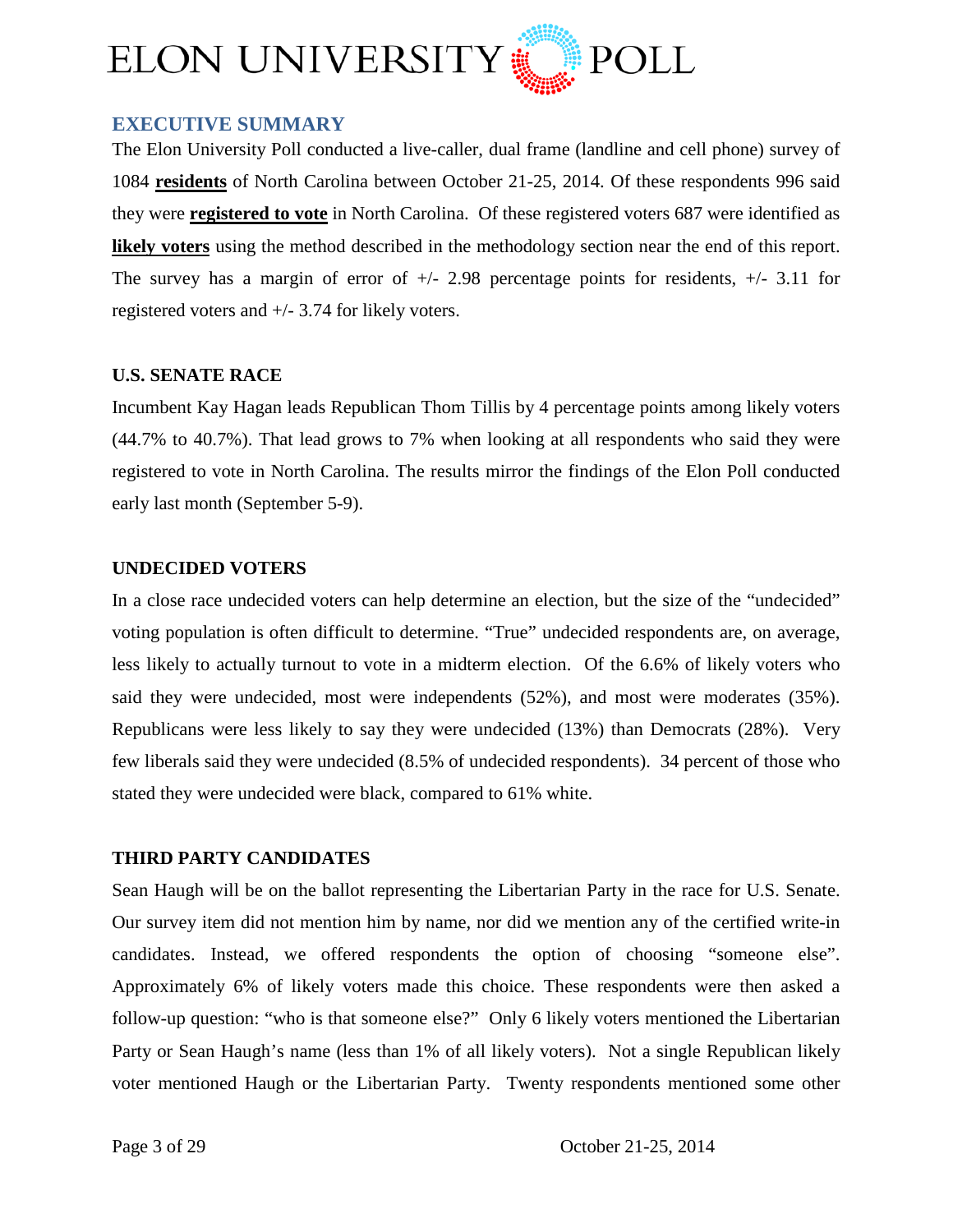

person or party while 40 likely voters said they were unsure or undecided. Most likely voters who said they were going to vote for someone else identified as Independents.

#### **INDEPENDENT VOTERS**

Most likely voters in the sample identify as Independents (35%), and these voters are almost evenly split between Hagan (37%) and Tillis (38%). Yet only about 10% of likely voters are "true" Independents; those who neither lean Democrat or Republican. Of these "true" Independents, Hagan is performing slightly better (32%) than Tillis (27%). Independents make up a sizable proportion of likely voters, and because this population is evenly split between the two candidates, it is the shifts in this group's level of support that will likely determine the outcome of the election.

#### **THE GENDER GAP**

Hagan continues to do much better among women than Tillis. 52% of women said they plan to vote for Hagan, while 34% said they plan to vote for Republican Thom Tillis. This is almost exactly the same gap as was found in the September Elon Poll (52%-33%). Single women are especially likely to vote for Hagan (80% compared to 12% voting for Tillis). Tillis is doing much better with men, with 48% supporting the Republican candidate and 38% supporting Hagan.

#### **POLICY ISSUES**

#### *Gay Marriage*

In September the Elon Poll found, *for the first time*, more respondents supported same-sex marriage than opposed. Now, after a U.S. District judge found the state's ban on gay marriage was unconstitutional on October  $10<sup>th</sup>$ , opinions on the subject have changed once more. The federal judge's ruling seems to have increased opposition to same-sex marriage. This recent poll found 50% of likely voters opposing gay marriage, while only 38% supported it. This is a remarkable change from the 45% support and 43% opposition found in September. Likely voters who oppose gay marriage are much more likely to vote for Tillis (57%) than for Hagan (28%).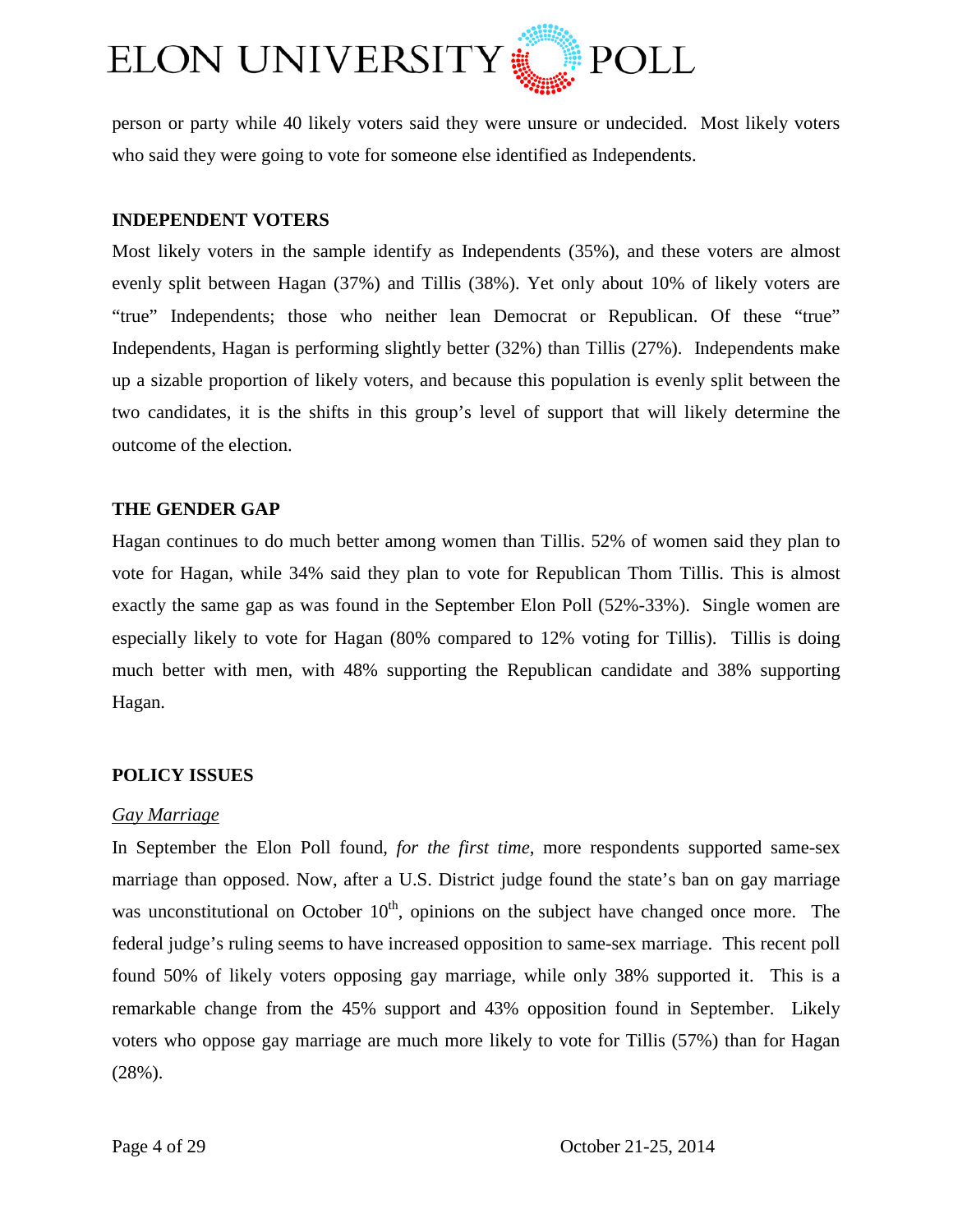

## *Voter Identification*

The Elon Poll has consistently found substantial support for requiring voters to show some type of official photo identification before being allowed to vote. Over 69% of registered voters and likely voters support such a requirement. This level of support has been consistent for the last couple of years the Elon Poll has been asking this question. Opponents of the VoterID law are clearly backing Hagan (91%) while only 1 likely voter in the survey who opposed the VoterID said they would vote for Tillis (less than 1%).

#### *Abortion*

In April of this year the Elon Poll observed a shift in support for access to an abortion and for the first time found a higher proportion of respondents supporting *fewer* restrictions on abortion (44% to 40%). The September poll seemed to confirm this shift with almost identical numbers (44% wanting fewer restrictions on abortion; 40% wanting more restrictions). Now in October, we again find similar numbers, with 46% preferring state laws to make access to an abortion less difficult, compared to 41% who prefer access to an abortion be made more difficult. The abortion issue seems to clearly favor Hagan with likely voters who are supportive of fewer restrictions on abortions much more likely to support Hagan (71%) than Tillis (16%).

#### *Obamacare/Affordable Care Act*

The Elon Poll found almost half of likely voters (48%) think the ACA will make the healthcare situation in North Carolina worse. Only 35% believe Obamacare will make the healthcare system better, while 11% think it probably won't make much of a difference. These numbers almost mirror the Elon Poll's findings last month (49% worse, 35% better, 11% no difference). Likely voters who are optimistic about the ACA's impact on healthcare tend to represent the president's strongest supporters and are much more likely to vote for Hagan as well (88%) while only 3% plan to vote for Tillis.

#### *The Islamic State in Iraq and Syria (ISIS)*

Respondents were given three policy options regarding military action against the Islamic State in Iraq and Syria. 43% of likely voters said the U.S. should use both air strikes and ground troops, while 33% said they preferred air strikes only, and 15% said no military action should be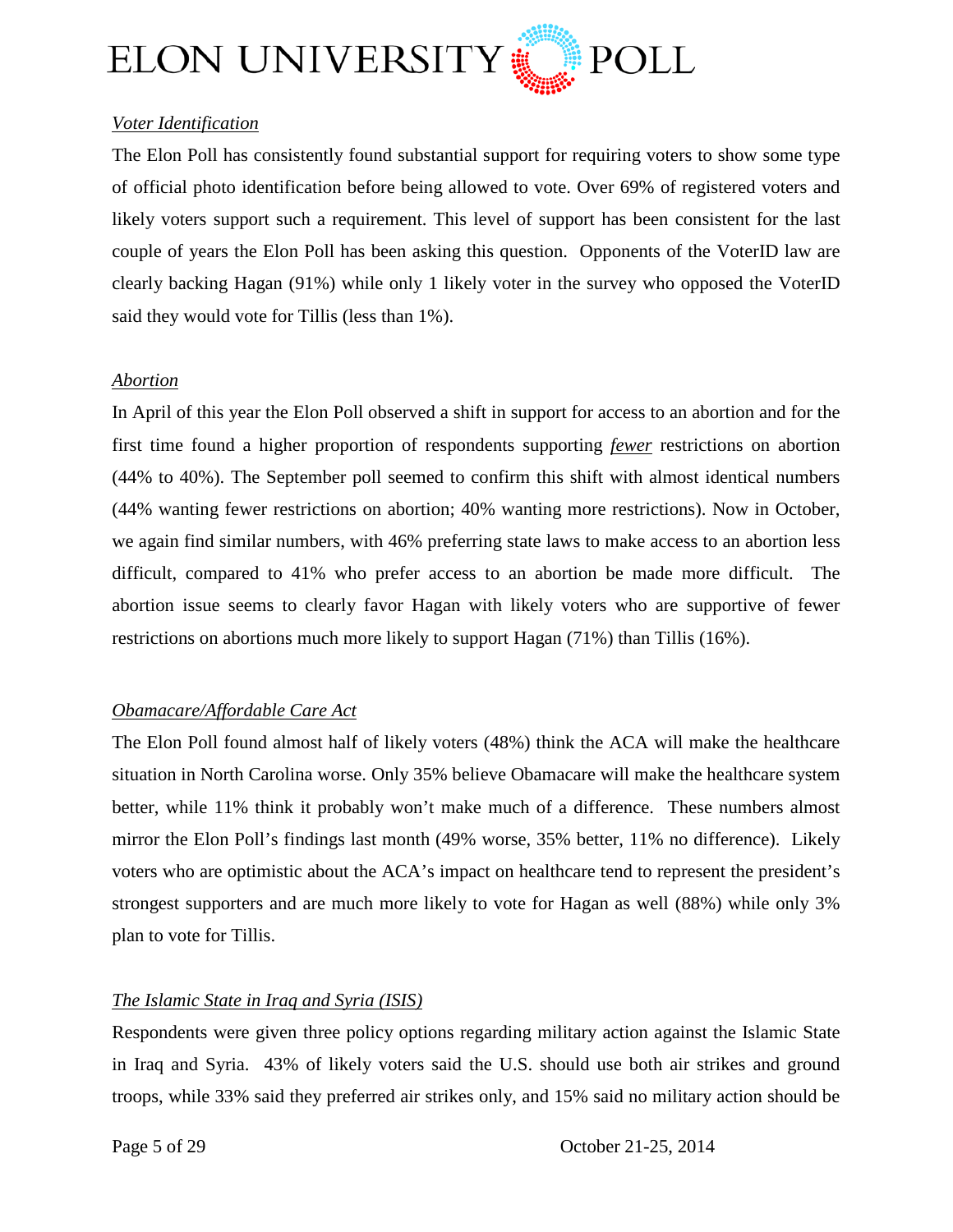

taken. Almost 9% said they were unsure. Voters who prefer a more aggressive campaign against ISIS are more likely to vote for Tillis (64%) than Hagan (23%). While voters who support only air strikes against ISIS or support no military action are more likely to support Hagan.

#### *Ebola*

Respondents were asked to assess the risk of a wide-spread Ebola outbreak in the U.S. The survey presented respondents with the following question: "From zero percent to 100 percent, what percent chance do you think a widespread outbreak of Ebola will occur and infect 100 or more people in the United States?" Thirteen percent said zero percent and over half of respondents said there was a 20% chance or less, suggesting that most residents of North Carolina are cautious about the virus, but not panicked. However, approximately 8% of those surveyed said there was a 100% chance of a wide-spread outbreak. On average Hagan supporters perceived a smaller risk (23% average) than Tillis supporters (38% average). College educated respondents perceived a smaller risk (23%) than those with only a high school degree (46%).

#### **APPROVAL RATINGS**

#### *President Barack Obama*

Over half of likely voters disapprove of the job the president is doing (52%), while only 40% approve of the president's performance. This is similar to what the Elon Poll found last month when approval was 38% for likely voters and disapproval was 54%. Approval and disapproval of the president is a pretty good predictor of how a likely voter plans to vote in the U.S. Senate race. 90% of likely voters who approve of Obama's job performance said they would vote for Hagan, while only 2% said they would vote for Tillis. 75% of likely voters who disapprove of the president's performance said they plan to vote for Tillis, compared to 8% for Hagan.

#### *Congress*

Approval for congress remains low among residents, registered voters, and likely voters in North Carolina. Less than 12% of likely voters approve of the job Congress is doing. Approval for Congress has hovered near single digits for almost two years now. The few respondents who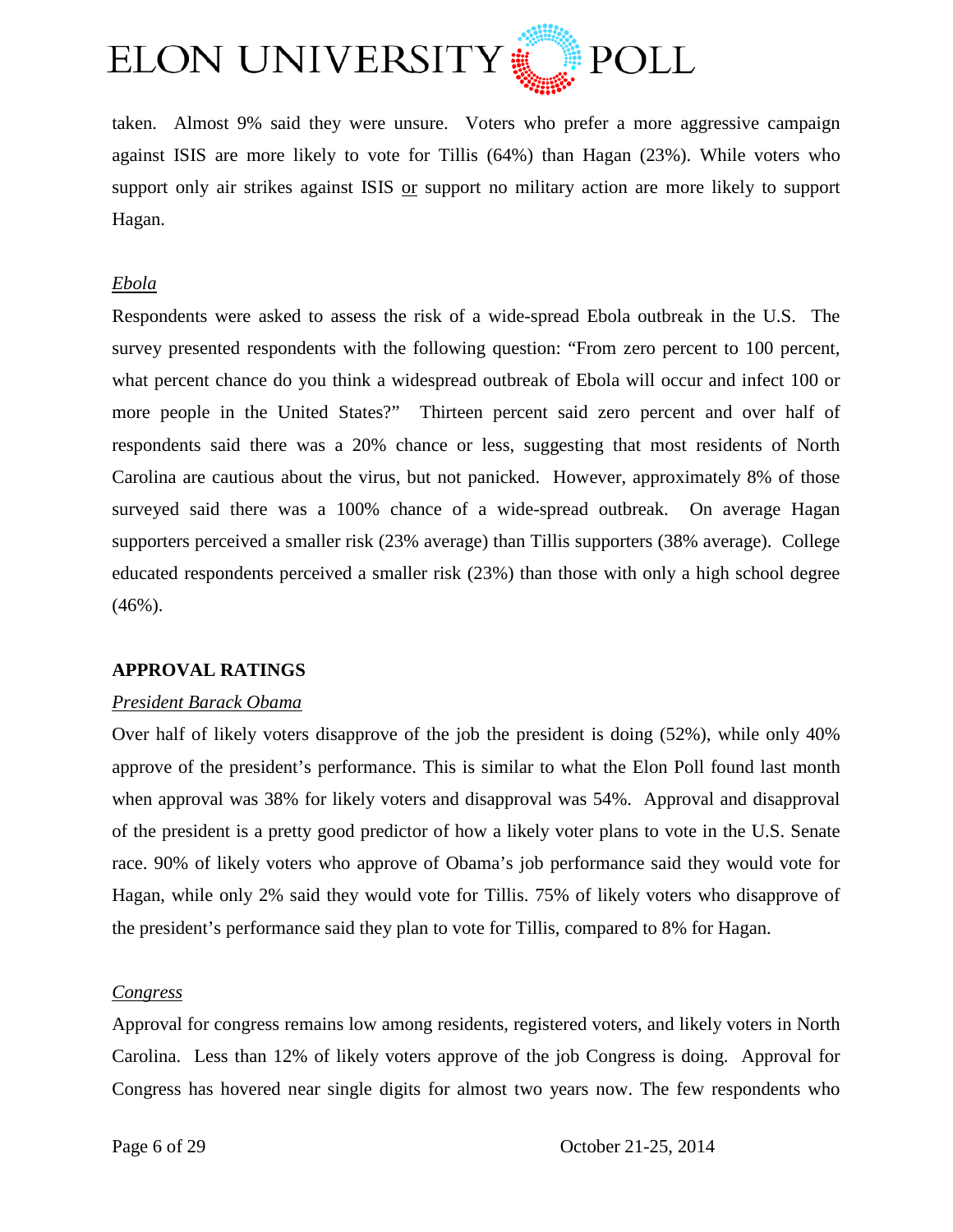

approve of Congress tend to be less educated and have given the upcoming midterm election less thought.

#### *Governor Pat McCrory*

Only 37% of likely voters approve of the job the governor is doing, compared to 47% who disapprove. The governor's approval rating has declined since September when the Elon Poll found 43% of likely voters approved of McCrory's performance and 44% disapproved. Approval for the governor is a good predictor of how a likely voter will vote in this coming election. 71% of likely voters who disapprove of the Republican governor's job performance said they plan to vote for Hagan. 72% of likely voters who approve of McCrory say they plan to vote for Tillis.

#### *North Carolina General Assembly*

The approval rating for the North Carolina General Assembly remained relatively stable since September. 30% of likely voters approve of the job the General Assembly is doing, compared to 55% who disapprove. This is only a 1% change since the September Elon Poll. Approval of the General Assembly seems to be a good predictor of how a likely voter will vote in the November election. 66% of likely voters who approve of the NCGA say they plan to vote for Thom Tillis.

-Dr. Kenneth E. Fernandez and Dr. Jason A. Husser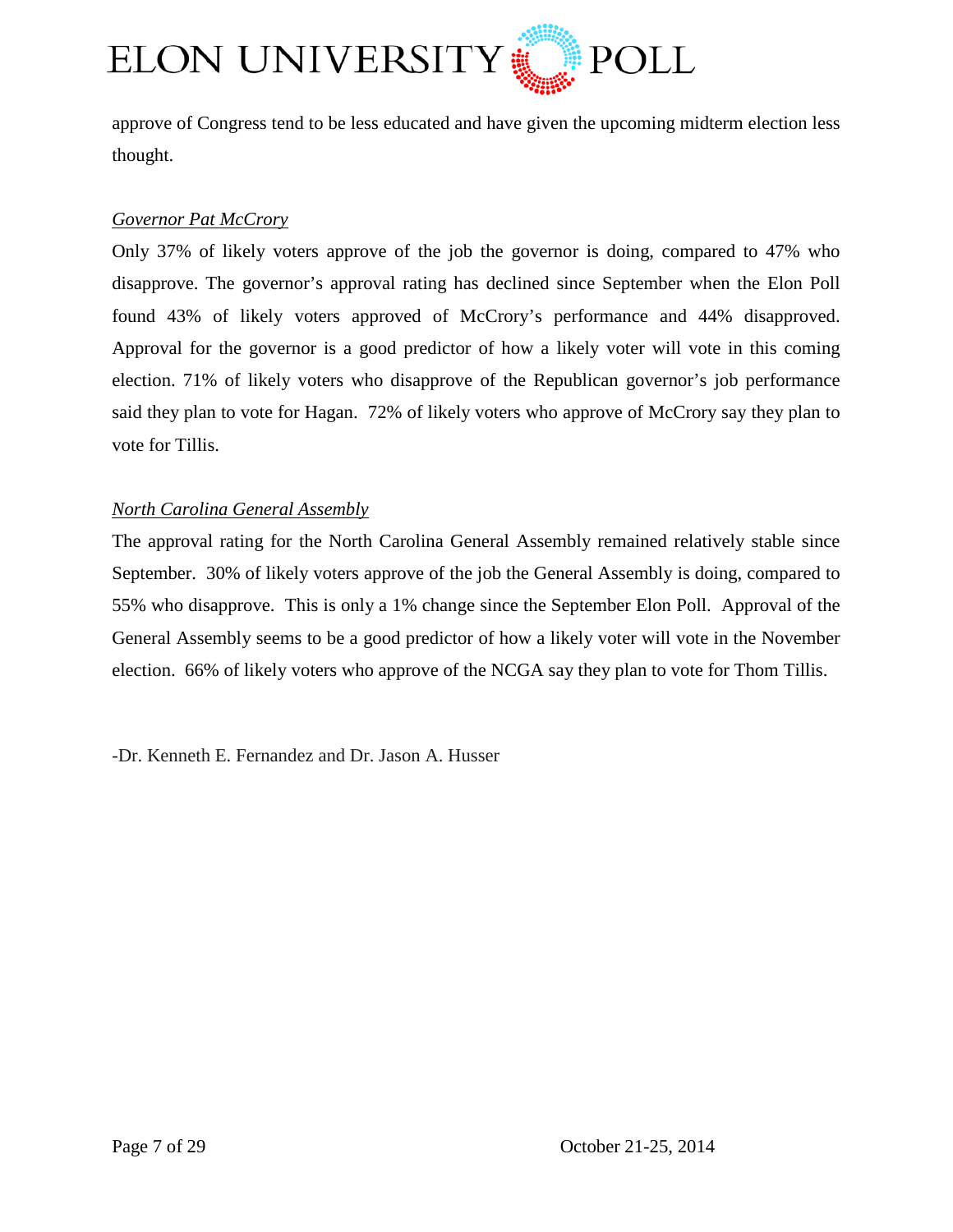

# <span id="page-7-0"></span>**FREQUENCIES**

#### **U.S. Senate Race**

If the election for U.S. Senate was held today would you vote for [Republican Thom Tillis, Democrat Kay Hagan, or someone else]? [Rotate names]

[If someone else] Who is that someone else? [If don't know] If you had to choose between the U.S. Senate candidates who would you choose, Kay Hagan, Thom Tillis, or someone else? [Rotate names].

|              | Likely |     | Registered      |     | Residents       |      |
|--------------|--------|-----|-----------------|-----|-----------------|------|
|              | %      |     | $\frac{9}{6}$ n |     | $\frac{9}{6}$ n |      |
| Kay Hagan    | 44.7%  | 307 | 44.8%           | 446 | 43.5%           | 471  |
| Thom Tillis  | 40.7%  | 280 | 37.5%           | 374 | 35.2%           | 382  |
| Someone Else | 6.3%   | 44  | 7.7%            | 77  | 9.4%            | 102  |
| Don't Know   | 6.6%   | 45  | 8.5%            | 85  | 10.2%           | 111  |
| Refused      | 1.6%   | 11  | 1.4%            | 14  | 1.7%            | 18   |
| $N=$         | 100.0% | 687 | 100.0%          | 996 | 100.0%          | 1084 |

#### **Approval President**

Do you [approve or disapprove] of the way Barack Obama is handling his job as president?

|            | Likely |              | Registered      |     | Residents       |      |
|------------|--------|--------------|-----------------|-----|-----------------|------|
| Obama      | %      |              | $\frac{9}{6}$ n |     | $\frac{9}{6}$ n |      |
| Approve    | 39.7%  | 272          | 38.0%           | 378 | 37.6%           | 408  |
| Disapprove | 52.1%  | 358          | 50.7%           | 505 | 50.6%           | 549  |
| Don't know | 7.0%   | 48           | 10.0%           | 100 | 10.5%           | 114  |
| Refused    | 1.3%   | $\mathbf{Q}$ | $1.3\%$ 13      |     | 1.2%            | 13   |
| $N=$       | 100.0% | 687          | 100.0%          | 996 | 100.0%          | 1084 |

#### **Approval Governor**

Do you [approve or disapprove] of the way Pat McCrory is handling his job as governor?

|            | Likely          |                | Registered      |     | Residents       |                |
|------------|-----------------|----------------|-----------------|-----|-----------------|----------------|
|            | $\frac{9}{6}$ n |                | $\frac{9}{6}$ n |     | $\frac{9}{6}$ n |                |
| Approve    | 37.4%           | 257            | 37.3%           | 372 | 35.5%           | 385            |
| Disapprove | 46.6%           | 320            | 42.1%           | 419 | 42.2%           | 457            |
| Don't know | 14.8%           | 102.           | 19.7%           | 196 | 21.5%           | 233            |
| Refused    | 1.2%            | $\overline{8}$ | $0.9\%$ 9       |     | $0.8\%$         | $\overline{q}$ |
| $N=$       | 100.0%          | 687            | 100.0%          | 996 | 100.0%          | 1084           |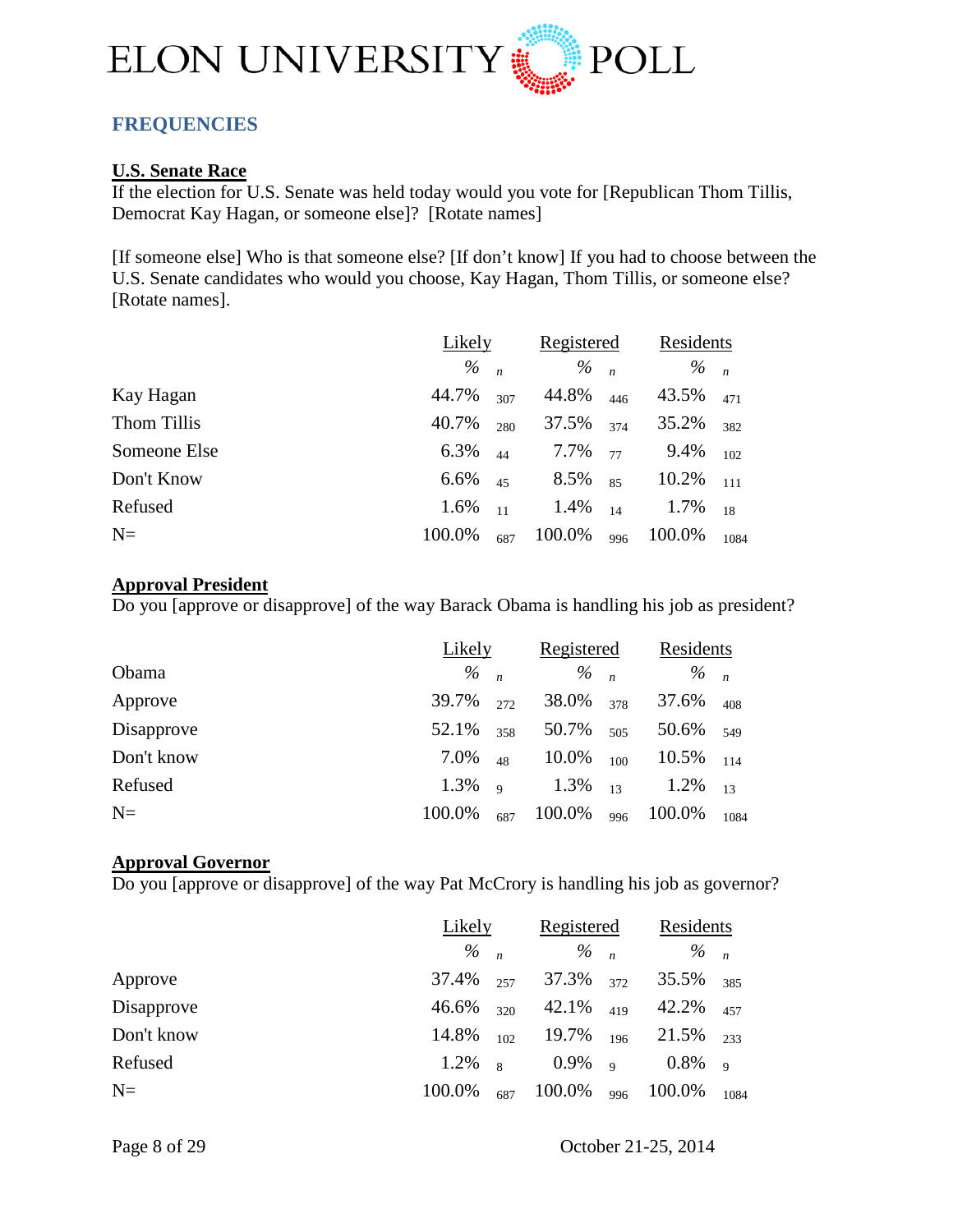

#### **Approval Congress**

Do you [approve or disapprove] of the way Congress is doing its job?

|                            | Likely | Registered     |                 | Residents      |                 |                |
|----------------------------|--------|----------------|-----------------|----------------|-----------------|----------------|
| Congress is doing its job? | $\%$   |                | $\frac{9}{6}$ n |                | $\frac{9}{6}$ n |                |
| Approve                    | 11.2%  | 77             | 14.0%           | 140            | 15.3%           | 166            |
| Disapprove                 | 79.4%  | 545            | 75.5%           | 752            | 73.9%           | 801            |
| Don't know                 | 8.5%   | 58             | 9.8%            | 98             | 10.2%           | 110            |
| Refused                    | 1.0%   | $\overline{7}$ | $0.6\%$         | $\overline{6}$ | $0.6\%$         | $\overline{7}$ |
| $N=$                       | 100.0% | 687            | 100.0%          | 996            | 100.0%          | 1084           |

# **Approval General Assembly**

What about the state legislature in Raleigh? Do you [approve or disapprove] of the way the North Carolina General Assembly is doing its job?

|            | Likely  |                        | Registered      |     | Residents       |      |
|------------|---------|------------------------|-----------------|-----|-----------------|------|
|            | $\%$    |                        | $\frac{9}{6}$ n |     | $\frac{9}{6}$ n |      |
| Approve    | 30.3%   | 208                    | 30.2%           | 300 | 30.2%           | 327  |
| Disapprove | 54.7%   | 376                    | 50.6%           | 504 | 49.0%           | 532  |
| Don't know | 14.4%   | 99                     | 18.4%           | 183 | 19.8%           | 215  |
| Refused    | $0.6\%$ | $\boldsymbol{\Lambda}$ | $0.9\%$ 9       |     | 0.9%            | 10   |
| $N=$       | 100.0%  | 687                    | 100.0%          | 996 | 100.0%          | 1084 |

#### **[POLICY QUESTIONS BELOW WERE ROTATED]**

#### **Voter ID Support**

Recently, North Carolina passed a law requiring voters to show some sort of government approved photo identification before they are allowed to vote… do you [support or oppose] this law?

|                         | Likely       |     | Registered           |  | Residents                           |      |
|-------------------------|--------------|-----|----------------------|--|-------------------------------------|------|
|                         | $\%$ n       |     | $\frac{0}{0}$ n      |  | $\frac{9}{6}$ n                     |      |
| Support                 | 69.4% 477    |     | 69.8% <sub>695</sub> |  | 70.7% <sub>766</sub>                |      |
| Oppose                  | $28.0\%$ 192 |     |                      |  | $26.3\%$ $_{262}$ $25.1\%$ $_{272}$ |      |
| Don't Know / No Opinion | $2.6\%$ 18   |     | $3.9\%$ 39           |  | 4.2%                                | 46   |
| $N=$                    | 100.0%       | 687 | $100.0\%$ 996        |  | 100.0%                              | 1084 |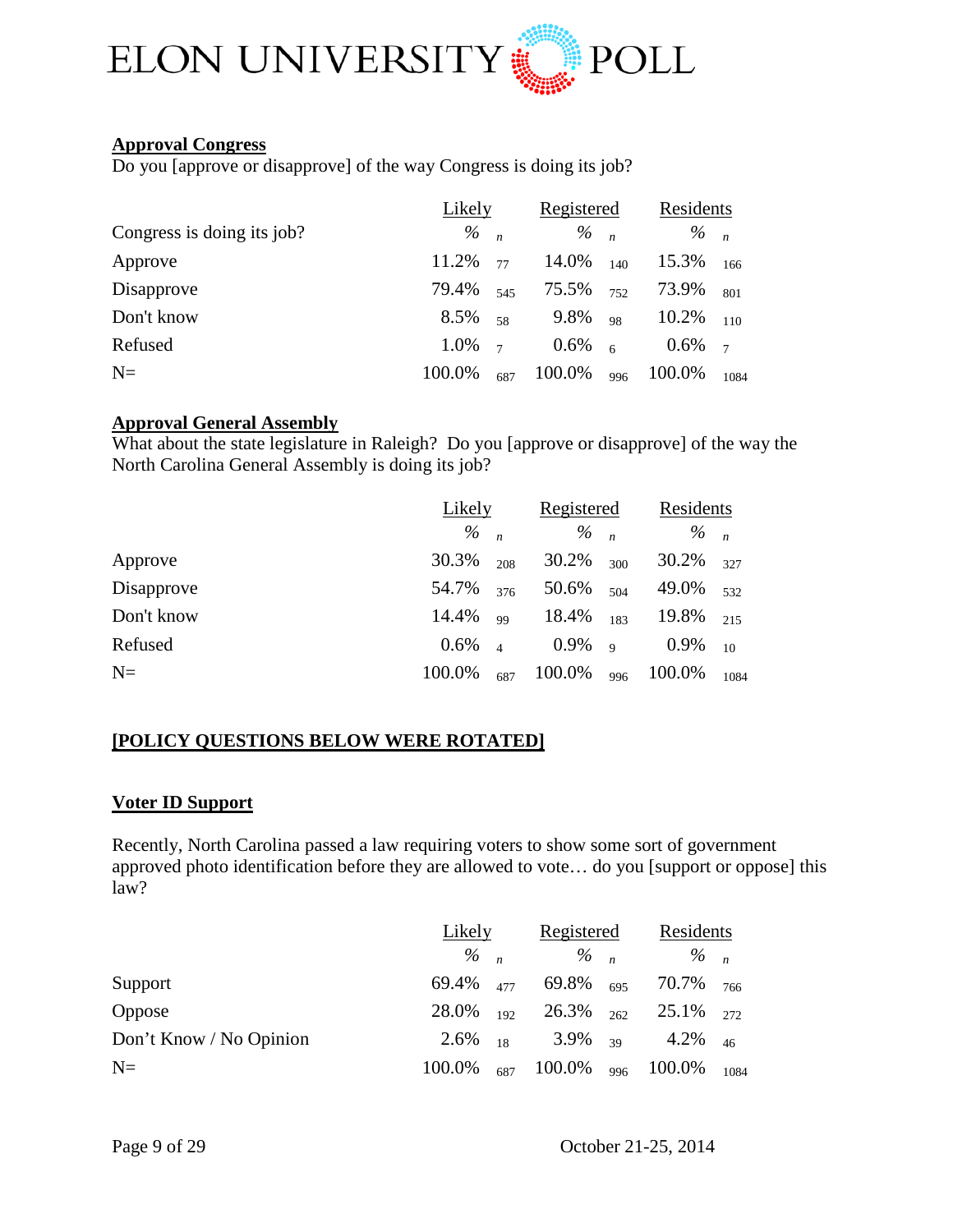

#### **Gay Marriage**

Do you support or oppose gay [same-sex] marriage?

|                         | Likely    |     | Registered      |     | Residents       |                |
|-------------------------|-----------|-----|-----------------|-----|-----------------|----------------|
|                         | $\%$      |     | $\frac{9}{6}$ n |     | $\frac{9}{6}$ n |                |
| Support                 | 38.7%     | 266 | 41.7%           | 415 | 42.6%           | 462            |
| Oppose                  | 49.8%     | 342 | 47.0%           | 468 | 46.5%           | 504            |
| Don't Know / No Opinion | 10.8%     | 74  | 10.6%           | 106 | 10.2%           | 111            |
| Refused                 | $0.7\%$ 5 |     | $0.7\%$ 7       |     | 0.7%            | $\overline{7}$ |
| $N=$                    | 100.0%    | 687 | 100.0%          | 996 | 100.0%          | 1084           |

#### **Abortion**

Now, thinking more generally, do you think state laws in North Carolina should make access to an abortion more difficult or less difficult?

|                |                 | Likely |                                             | Registered |                            | Residents |
|----------------|-----------------|--------|---------------------------------------------|------------|----------------------------|-----------|
|                | $\frac{9}{6}$ n |        | $\frac{9}{6}$ n                             |            | $\frac{9}{6}$ n            |           |
| More difficult | 40.6%           | 279    | 41.0%                                       | 408        | $40.5\%$ $439$             |           |
| Less difficult | 45.9% 315       |        |                                             |            | $45.4\%$ $_{452}$ $45.5\%$ | 493       |
| Don't know     |                 |        | $11.2\%$ $_{77}$ $11.5\%$ $_{115}$ $11.8\%$ |            |                            | 128       |
| Refuse         | 2.3%            | 16     | 2.1% $_{21}$ 2.2%                           |            |                            | 24        |
| $N=$           | 100.0%          | 687    | $100.0\%$ 996                               |            | 100.0%                     | 1084      |

#### **ISIS**

Thinking about the Islamic State in Iraq and Syria, also known as ISIS, should U.S. military action against ISIS be limited to only air strikes, should it include both air strikes AND American combat troops on the ground, or should U.S. military action not be taken at all?

|                               | Likely |                | Registered |                  | Residents       |      |
|-------------------------------|--------|----------------|------------|------------------|-----------------|------|
|                               | $\%$   |                | $\%$       | $\boldsymbol{n}$ | $\frac{9}{6}$ n |      |
| Air strikes only              | 32.8%  | 225            | 29.5%      | 294              | 29.2%           | 317  |
| Air strikes $+$ ground troops | 42.5%  | 292            | 40.5%      | 403              | 40.5%           | 439  |
| No military action            | 15.1%  | 104            | 19.5%      | 194              | 20.1%           | 218  |
| Don't Know                    | 8.6%   | 59             | 9.4%       | 94               | 9.1%            | 99   |
| Refused                       | 1.0%   | $\overline{7}$ | 1.1%       | 11               | 1.0%            | 11   |
| $N=$                          | 100.0% | 687            | 100.0%     | 996              | 100.0%          | 1084 |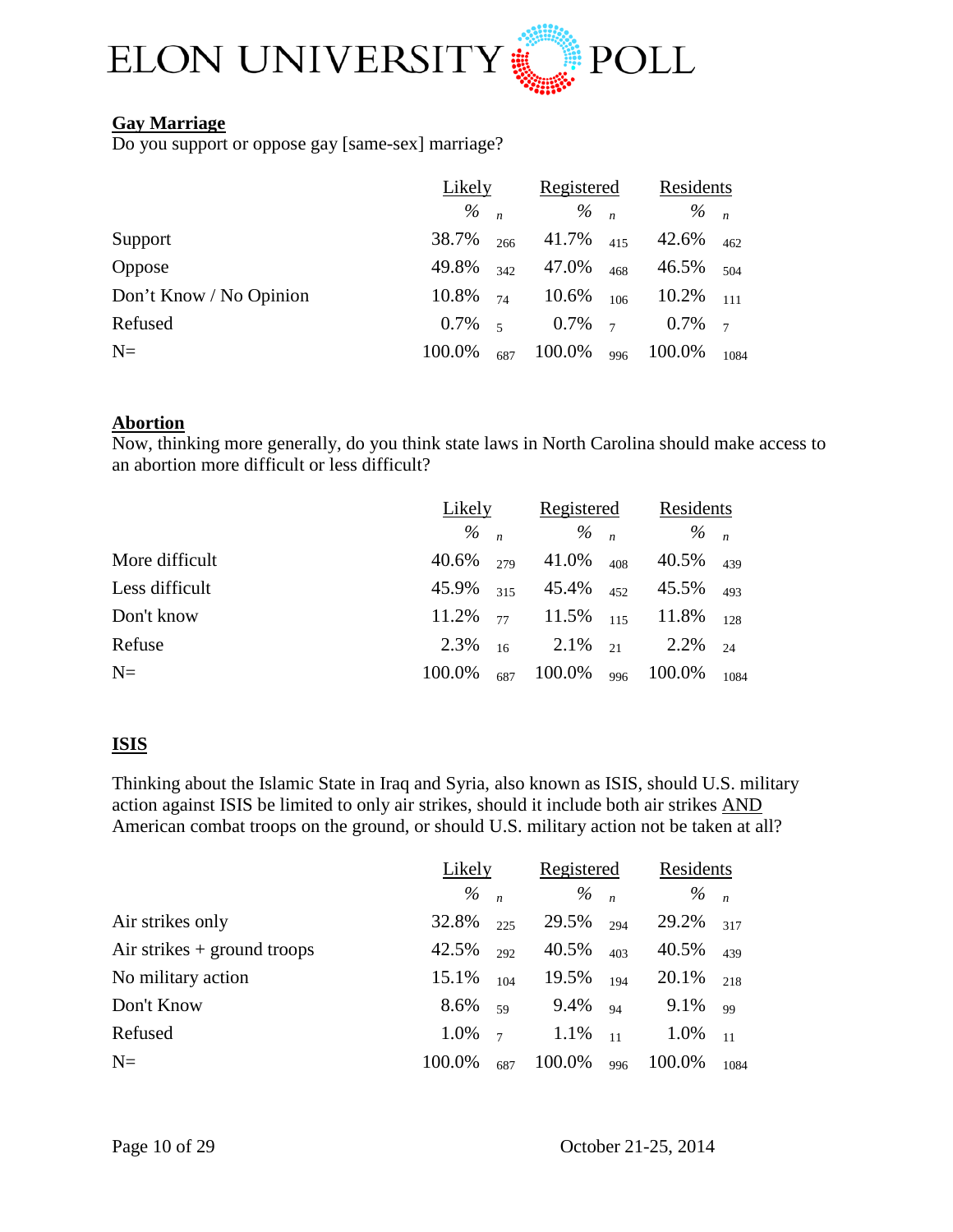

#### **Ebola**

From zero percent to 100 percent, what percent chance do you think a widespread outbreak of Ebola will occur and infect 100 or more people in the United States?  $[0 - 100]$ 

|                             | Average |
|-----------------------------|---------|
| Residents                   | 33.7%   |
| <b>Registered Voters</b>    | 33.0%   |
| <b>All Likely Voters</b>    | 31.3%   |
| <b>Tillis Likely Voters</b> | 37.6%   |
| <b>Hagan Likely Voters</b>  | 23.4%   |

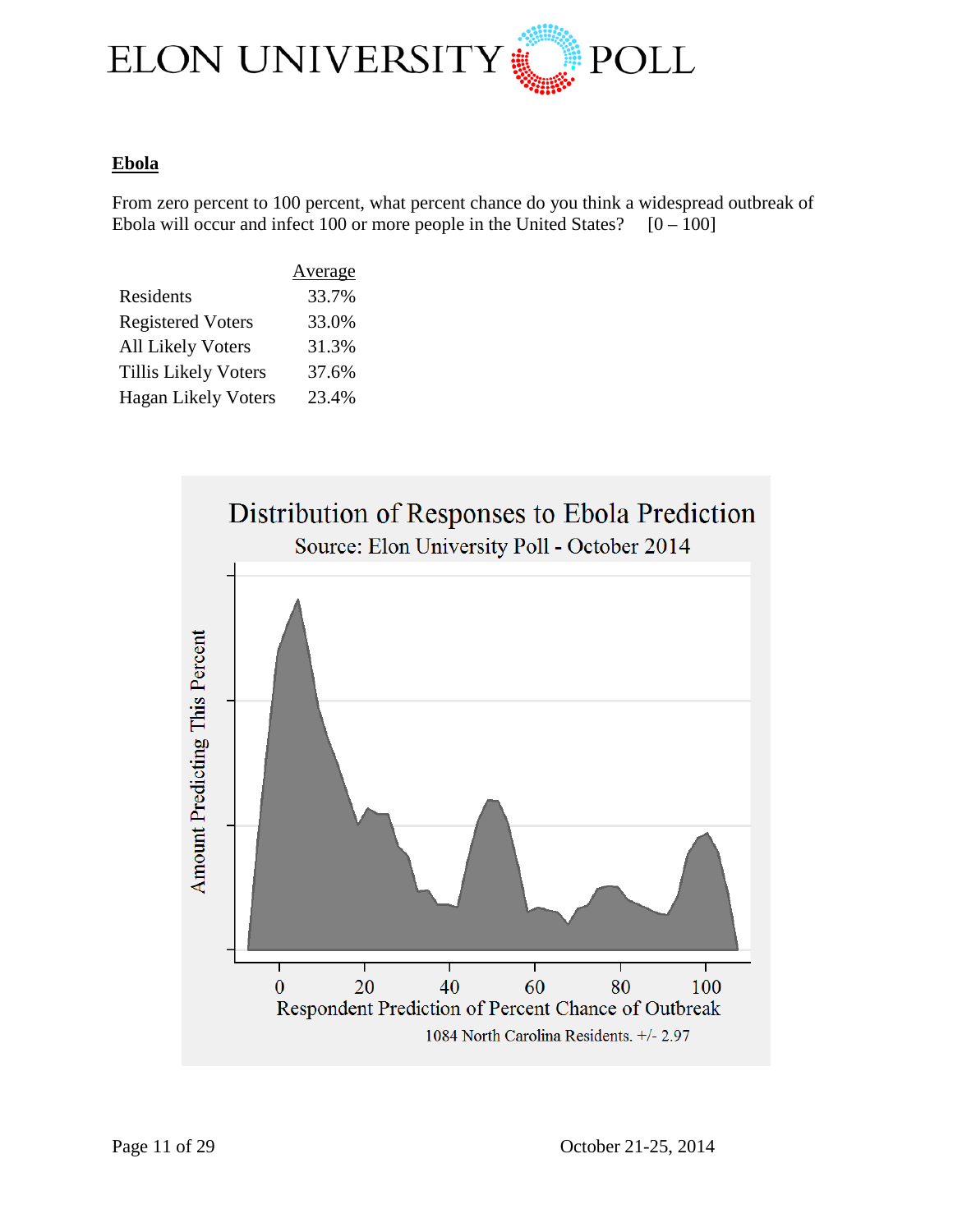

# **Obamacare**

In the long run, how do you think the Affordable Care Act, often referred to as Obamacare, will affect the healthcare situation in North Carolina as a whole? Will it make things better, not make much difference, or will it make things worse?

|                          | Likely |          | Registered      |               | Residents       |               |
|--------------------------|--------|----------|-----------------|---------------|-----------------|---------------|
|                          | %      |          | $\frac{9}{6}$ n |               | $\frac{9}{6}$ n |               |
| Make Things Better       | 34.5%  | 237      | 33.3%           | 332           | 32.5%           | 353           |
| Not Make Much Difference | 11.2%  | 77       | 13.2%           | 131           | 13.6%           | 147           |
| <b>Make Things Worse</b> | 48.0%  | 330      | 47.3%           | 471           | 47.7%           | 517           |
| Don't Know               | 6.0%   | 41       | $6.1\%$         | 60            | 6.0%            | 65            |
| Refused                  | 0.3%   | $\gamma$ | 0.2%            | $\mathcal{L}$ | 0.2%            | $\mathcal{L}$ |
| $N=$                     | 100.0% | 687      | 100.0%          | 996           | 100.0%          | 1084          |

# <span id="page-11-0"></span>**DEMOGRAPHICS**

#### **PartyID**

Generally speaking, do you usually think of yourself as a Democrat, Republican, Independent, or something else?

(If Party ID=1)

Would you call yourself a strong Democrat or not a strong Democrat?

(If Party ID  $= 2$ )

Would you call yourself a strong Republican or not a strong Republican?

(If Party ID = 3, 4, or 8)

Do you think of yourself as closer to the Republican Party or Democratic Party?

|                                       | Likely |                  | Registered |                | Residents |                |
|---------------------------------------|--------|------------------|------------|----------------|-----------|----------------|
|                                       | $\%$   | $\boldsymbol{n}$ | $\%$       | $\overline{n}$ | $\%$      | $\overline{n}$ |
| <b>Strong Democrat</b>                | 26.2%  | 180              | 21.0%      | 209            | 19.8%     | 215            |
| Democrat                              | 8.1%   | 56               | 12.3%      | 122            | 12.6%     | 136            |
| <b>Independent - Leaning Democrat</b> | 11.4%  | 78               | 12.7%      | 126            | 13.8%     | 149            |
| Independent                           | 9.6%   | 66               | 10.9%      | 109            | 11.8%     | 128            |
| Independent - Leaning Republican      | 14.0%  | 96               | 13.3%      | 133            | 13.3%     | 144            |
| Republican                            | 9.6%   | 66               | 11.0%      | 110            | 11.0%     | 119            |
| <b>Strong Republican</b>              | 19.4%  | 134              | 16.2%      | 161            | 15.1%     | 164            |
| Don't Know                            | 1.2%   | $\mathbf{8}$     | 1.6%       | 16             | 1.8%      | 19             |
| Refused                               | 0.5%   | $\mathcal{L}$    | 1.0%       | 10             | 0.9%      | 10             |
| $N=$                                  | 100.0% | 687              | 100.0%     | 996            | 100.0%    | 1084           |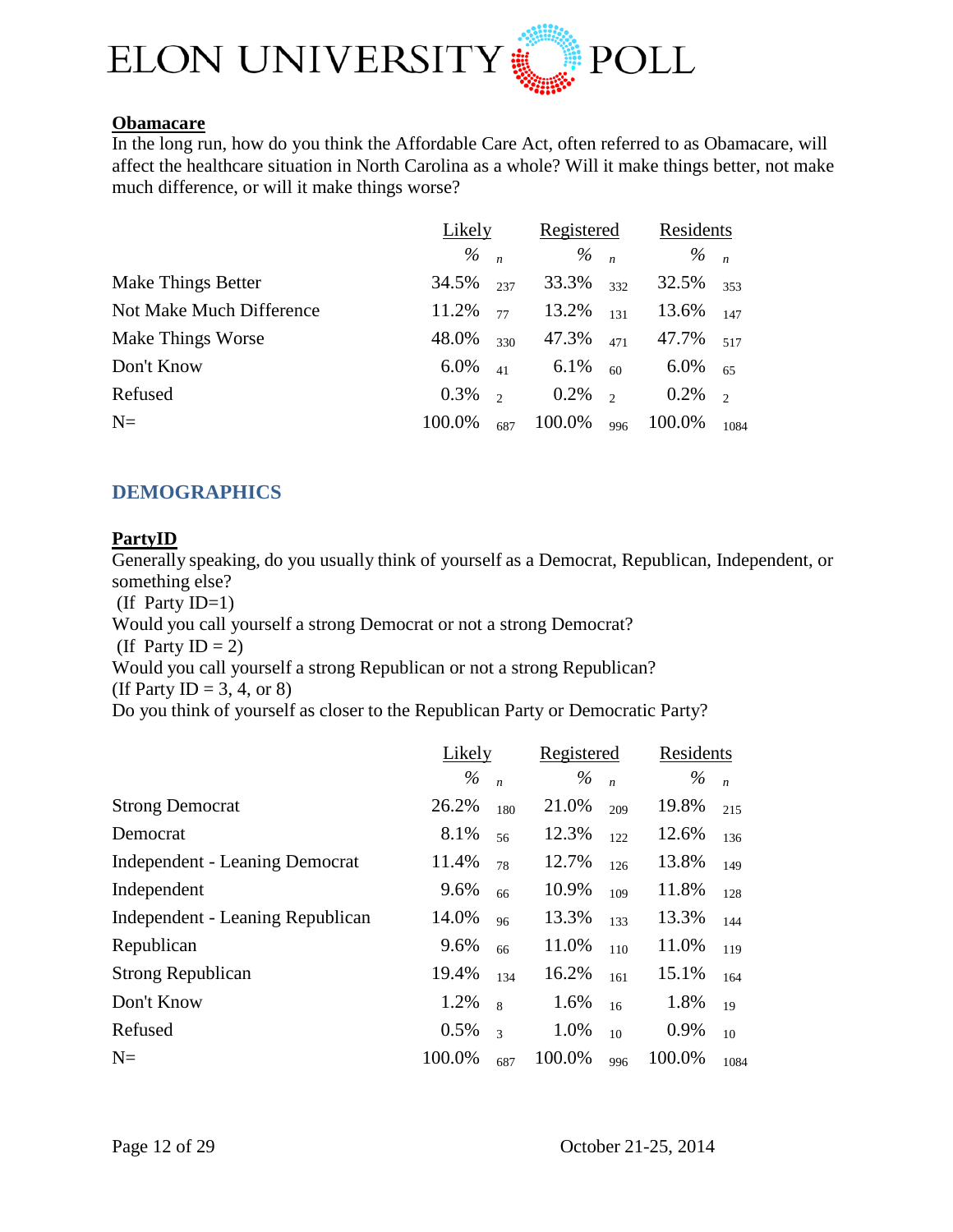

# **Ideology**

When it comes to politics, do you usually think of yourself as liberal, moderate, conservative, or haven't you thought much about this?

|              | Likely |          | Registered      |                | Residents       |                |
|--------------|--------|----------|-----------------|----------------|-----------------|----------------|
|              | %      |          | $\frac{9}{6}$ n |                | $\frac{9}{6}$ n |                |
| Liberal      | 18.1%  | 124      | 18.4%           | 183            | 19.0%           | 205            |
| Moderate     | 23.7%  | 163      | 24.0%           | 239            | 23.2%           | 252            |
| Conservative | 41.5%  | 285      | 36.5%           | 364            | 35.1%           | 381            |
| Don't Know   | 16.4%  | 113      | 20.5%           | 204            | 22.1%           | 239            |
| Refused      | 0.3%   | $\gamma$ | $0.6\%$         | 6 <sup>6</sup> | $0.6\%$         | $\overline{7}$ |
| $N=$         | 100.0% | 684      | 100.0%          | 996            | 100.0%          | 1078           |

#### **Education**

How much school have you completed?

|                                       | Likely |                          | Registered |                          | Residents |                |
|---------------------------------------|--------|--------------------------|------------|--------------------------|-----------|----------------|
|                                       | $\%$   | $\boldsymbol{n}$         | $\%$       | $\boldsymbol{n}$         | $\%$      | $\overline{n}$ |
| Less than High School                 | 2.3%   | 16                       | 4.0%       | 40                       | 4.7%      | 51             |
| High School Diploma or GED            | 14.3%  | 98                       | 16.3%      | 162                      | 18.4%     | 199            |
| <b>Vocational or Technical School</b> | 2.6%   | 18                       | 1.9%       | 19                       | 2.0%      | 22             |
| Some College                          | 20.4%  | 140                      | 22.6%      | 225                      | 22.1%     | 240            |
| <b>Associates Degree</b>              | 6.0%   | 41                       | 6.6%       | 66                       | 6.4%      | 70             |
| College Graduate                      | 33.5%  | 230                      | 31.2%      | 311                      | 30.0%     | 325            |
| Graduate School                       | 20.4%  | 140                      | 16.7%      | 166                      | 15.6%     | 169            |
| Don't Know                            | 0.2%   | $\overline{1}$           | 0.3%       | $\overline{\mathcal{L}}$ | 0.4%      | $\overline{4}$ |
| Refused                               | 0.4%   | $\overline{\mathcal{L}}$ | 0.4%       | $\overline{4}$           | 0.4%      | $\overline{4}$ |
| $N=$                                  | 100.0% | 687                      | 100.0%     | 996                      | 100.0%    | 1084           |

#### **Race**

For statistical purposes only, could you please tell me your race or ethnic background?]

|              | Likely |  | Registered | Residents                                                   |  |
|--------------|--------|--|------------|-------------------------------------------------------------|--|
|              |        |  |            | $\frac{9}{6}$ n $\frac{9}{6}$ n $\frac{9}{6}$ n             |  |
| White        |        |  |            | 75.6% $\frac{520}{72.5\%}$ 72.5% 72.0% 781                  |  |
| <b>Black</b> |        |  |            | 20.3% $_{139}$ 21.9% $_{218}$ 20.9% $_{227}$                |  |
| Other        |        |  |            | 4.1\% <sub>28</sub> 5.5\% <sub>55</sub> 7.1\% <sub>76</sub> |  |
| $N=$         |        |  |            | 100.0% $_{687}$ 100.0% $_{996}$ 100.0% $_{1084}$            |  |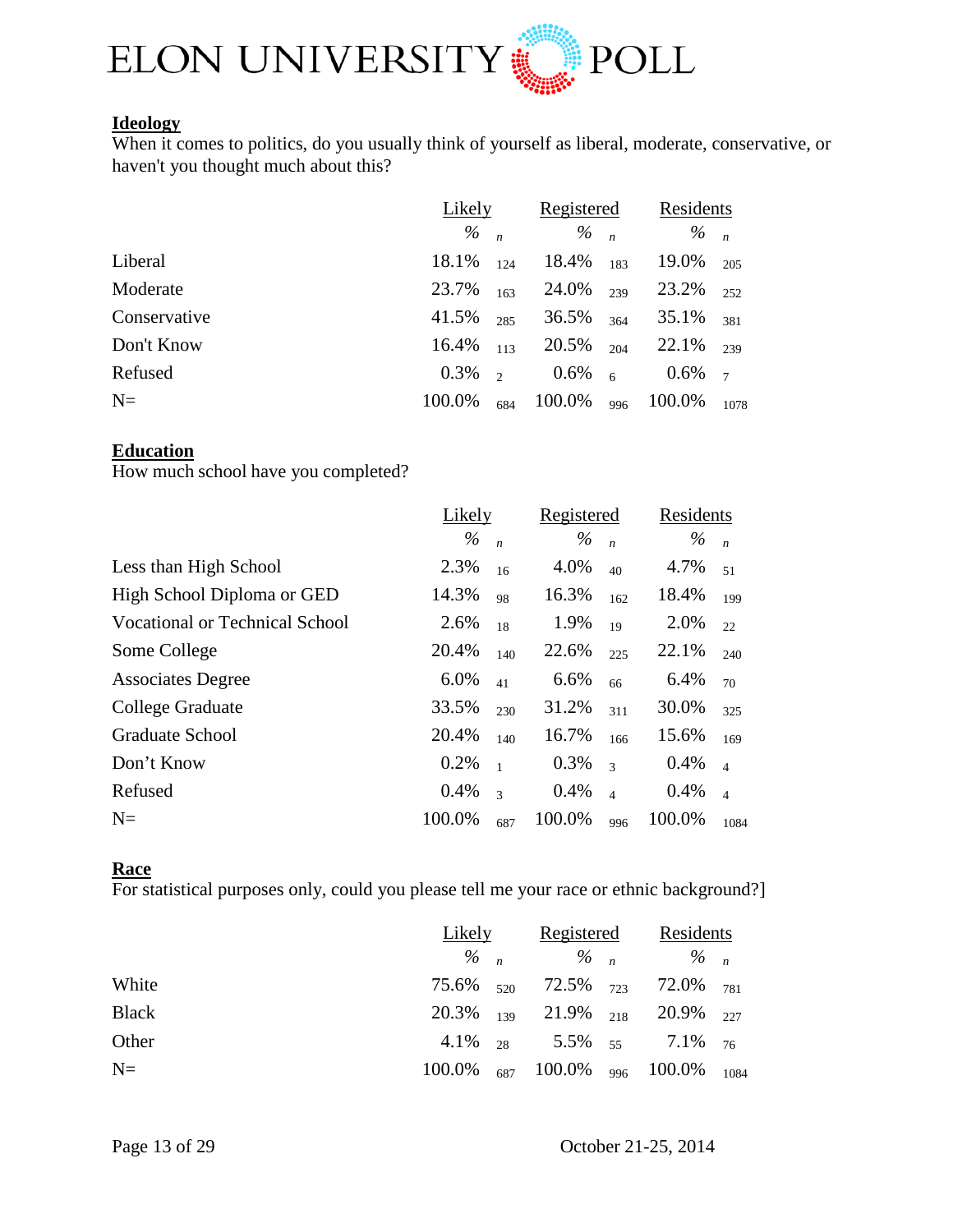

#### **Income**

Is your annual household income more or less than \$50,000? (If = Under \$50,000) Is it more or less than \$25,000? (If = Over \$50,000) Is it more or less than \$75,000?

|                      | Likely |                  | Registered |                  | Residents |                |
|----------------------|--------|------------------|------------|------------------|-----------|----------------|
|                      | $\%$   | $\boldsymbol{n}$ | $\%$       | $\boldsymbol{n}$ | %         | $\overline{n}$ |
| Less than $$25,000$  | 13.2%  | 91               | 17.4%      | 173              | 18.3%     | 198            |
| \$25,000 to \$50,000 | 19.4%  | 133              | 20.0%      | 199              | 20.7%     | 225            |
| \$50,000 to \$75,000 | 16.2%  | 111              | 16.4%      | 163              | 16.0%     | 174            |
| More than \$75,000   | 42.8%  | 294              | 36.9%      | 367              | 35.3%     | 382            |
| Don't Know           | 2.5%   | 17               | 4.1%       | 41               | 4.3%      | 47             |
| Refused              | 6.0%   | 41               | 5.3%       | 53               | 5.4%      | 58             |
| $N=$                 | 100.0% | 687              | 100.0%     | 996              | 100.0%    | 1084           |

#### **Age**

How old are you? [Continuous variable collapsed]

|           |                 | Likely |                 | Registered |                 | Residents |
|-----------|-----------------|--------|-----------------|------------|-----------------|-----------|
|           | $\frac{9}{6}$ n |        | $\frac{9}{6}$ n |            | $\frac{9}{6}$ n |           |
| 18-30     | 7.6%            | 53     | 18.7%           | 186        | 21.2%           | 230       |
| $31 - 40$ | 15.6%           | 107    | 16.2%           | 161        | 16.0%           | 173       |
| $41 - 50$ | 24.8%           | 170    | 23.6%           | 235        | 22.9%           | 248       |
| $51-65$   | 27.4%           |        | $189$ 22.7%     | 226        | 22.0%           | 239       |
| $65+$     | 24.5%           | 168    | 18.9%           | 188        | 17.9%           | 194       |
| $N =$     | 100.0%          | 687    | 100.0%          | 996        | 100.0%          | 1084      |

#### **Phone**

Do you have a land line phone? [asked to cell phones only] Do you have a cell phone? [asked to land line phones only]

|               | Likely          |  | Registered              |  | Residents                                             |      |
|---------------|-----------------|--|-------------------------|--|-------------------------------------------------------|------|
|               | $\frac{9}{6}$ n |  | $\frac{9}{6}$ n         |  | $\frac{9}{6}$ n                                       |      |
| Landline only | $7.5\%$ $51$    |  |                         |  | 7.8% $_{78}$ 7.7% $_{83}$                             |      |
| Dual Use      | 69.0% 474       |  |                         |  | 58.7% <sub>585</sub> 57.0%                            | 618  |
| Cell only     | 23.5%           |  | $162$ 33.4% $333$ 35.3% |  |                                                       | 383  |
| $N=$          |                 |  |                         |  | $100.0\%$ <sub>687</sub> 100.0% <sub>996</sub> 100.0% | 1084 |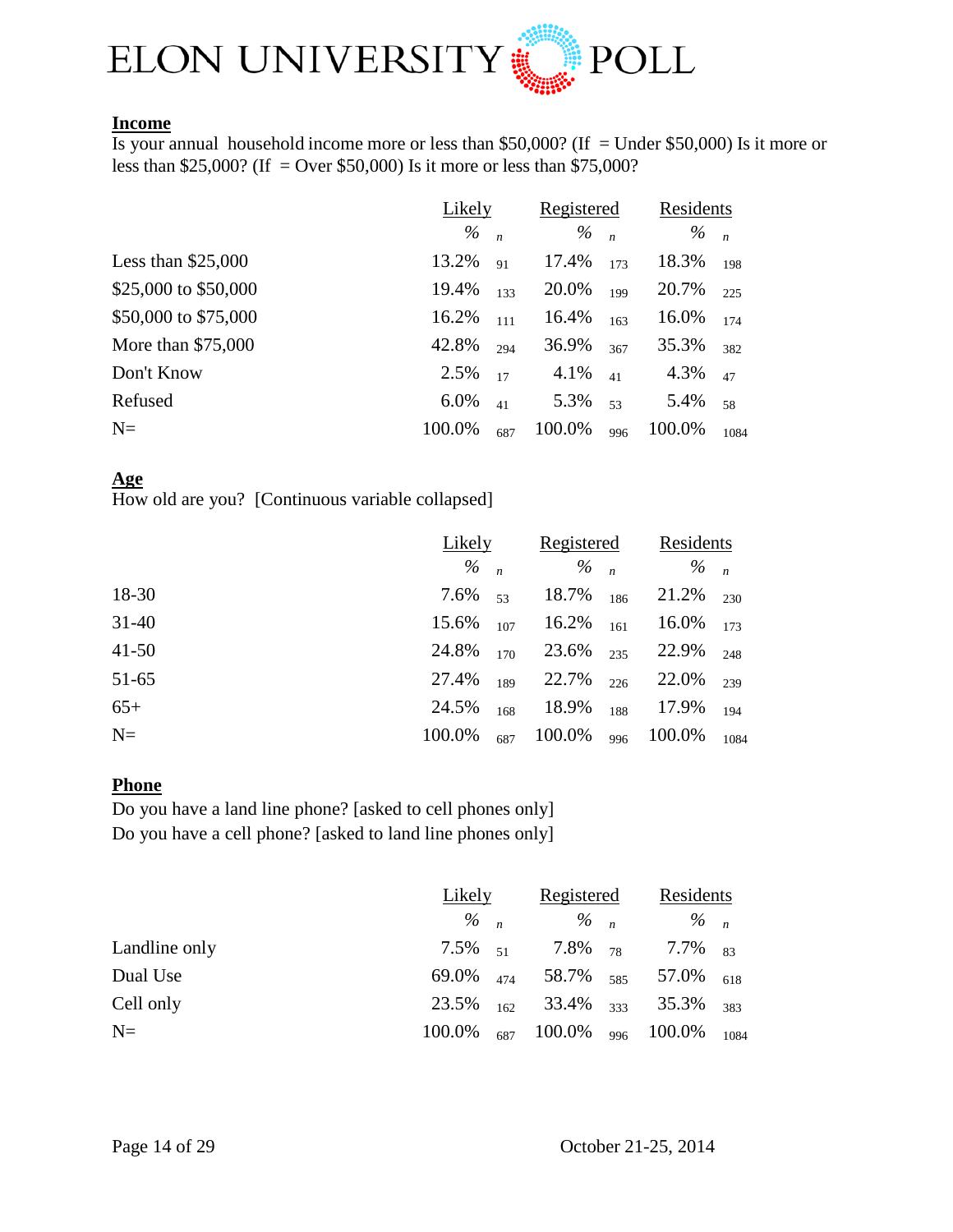

#### **Religion**

Do you consider yourself Christian, Jewish, Muslim, something else, or not religious?

|                | Likely |                          | Registered |                  | Residents |                |
|----------------|--------|--------------------------|------------|------------------|-----------|----------------|
|                | $\%$   | $\boldsymbol{n}$         | $\%$       | $\boldsymbol{n}$ | $\%$      | $\overline{n}$ |
| Christian      | 86.3%  | 593                      | 83.4%      | 831              | 82.0%     | 889            |
| Jewish         | 0.4%   | $\overline{\mathcal{E}}$ | 0.4%       | $\overline{4}$   | 0.4%      | $\overline{4}$ |
| Muslim         | 0.2%   | $\mathbf{1}$             | 0.8%       | $\mathbf{8}$     | 0.8%      | $\overline{Q}$ |
| Something Else | 4.4%   | 30                       | 5.1%       | 51               | 5.4%      | 59             |
| Not Religious  | 6.8%   | 47                       | 8.7%       | 87               | 9.7%      | 105            |
| Don't Know     | 1.0%   | $\overline{7}$           | 0.9%       | $\mathbf{Q}$     | 1.1%      | 12             |
| Refused        | 0.9%   | 6                        | 0.6%       | 6                | 0.6%      | 6              |
| $N=$           | 100.0% | 687                      | 100.0%     | 996              | 100.0%    | 1084           |

#### **Church Attendance & Frequency**

Lots of things come up that keep people from attending religious services even if they want to. Thinking about your life these days, do you ever attend religious services, apart from occasional weddings, baptisms or funerals? Do you go to religious services every week, almost every week, once or twice a month, a few times a year, or never?

|                       | Likely |                          | Registered      |                | Residents |                          |
|-----------------------|--------|--------------------------|-----------------|----------------|-----------|--------------------------|
|                       | $\%$   | $\boldsymbol{n}$         | $\frac{9}{6}$ n |                | %         | $\overline{n}$           |
| Never                 | 18.6%  | 128                      | 23.6%           | 235            | 25.2%     | 273                      |
| A few times a year    | 11.9%  | 82                       | 12.8%           | 127            | 12.2%     | 132                      |
| Once or twice a month | 17.8%  | 122                      | 17.6%           | 175            | 17.4%     | 189                      |
| Almost every week     | 16.5%  | 113                      | 16.8%           | 168            | 16.0%     | 173                      |
| Every week            | 33.6%  | 231                      | 28.0%           | 279            | 28.0%     | 304                      |
| Don't Know            | 0.9%   | 6                        | 0.7%            | $\overline{7}$ | 0.7%      | $\overline{8}$           |
| Refused               | 0.7%   | $\overline{\phantom{a}}$ | 0.5%            | $\overline{5}$ | 0.5%      | $\overline{\phantom{0}}$ |
| $N=$                  | 100.0% | 687                      | 100.0%          | 996            | 100.0%    | 1084                     |

#### **Sex/Gender [post-interview question]**

Was the person male or female?

|        | Likely |  | Registered |  | Residents                                                               |  |
|--------|--------|--|------------|--|-------------------------------------------------------------------------|--|
|        |        |  |            |  | $\frac{0}{2}$ $\frac{0}{n}$ $\frac{0}{2}$ $\frac{0}{n}$ $\frac{0}{n}$   |  |
| Male   |        |  |            |  | 48.2% $_{331}$ 47.3% $_{471}$ 48.0% $_{520}$                            |  |
| Female |        |  |            |  | 51.8% $\frac{356}{356}$ 52.7% $\frac{525}{325}$ 52.0% $\frac{564}{364}$ |  |
| $N=$   |        |  |            |  | 100.0% $_{687}$ 100.0% $_{996}$ 100.0% $_{1084}$                        |  |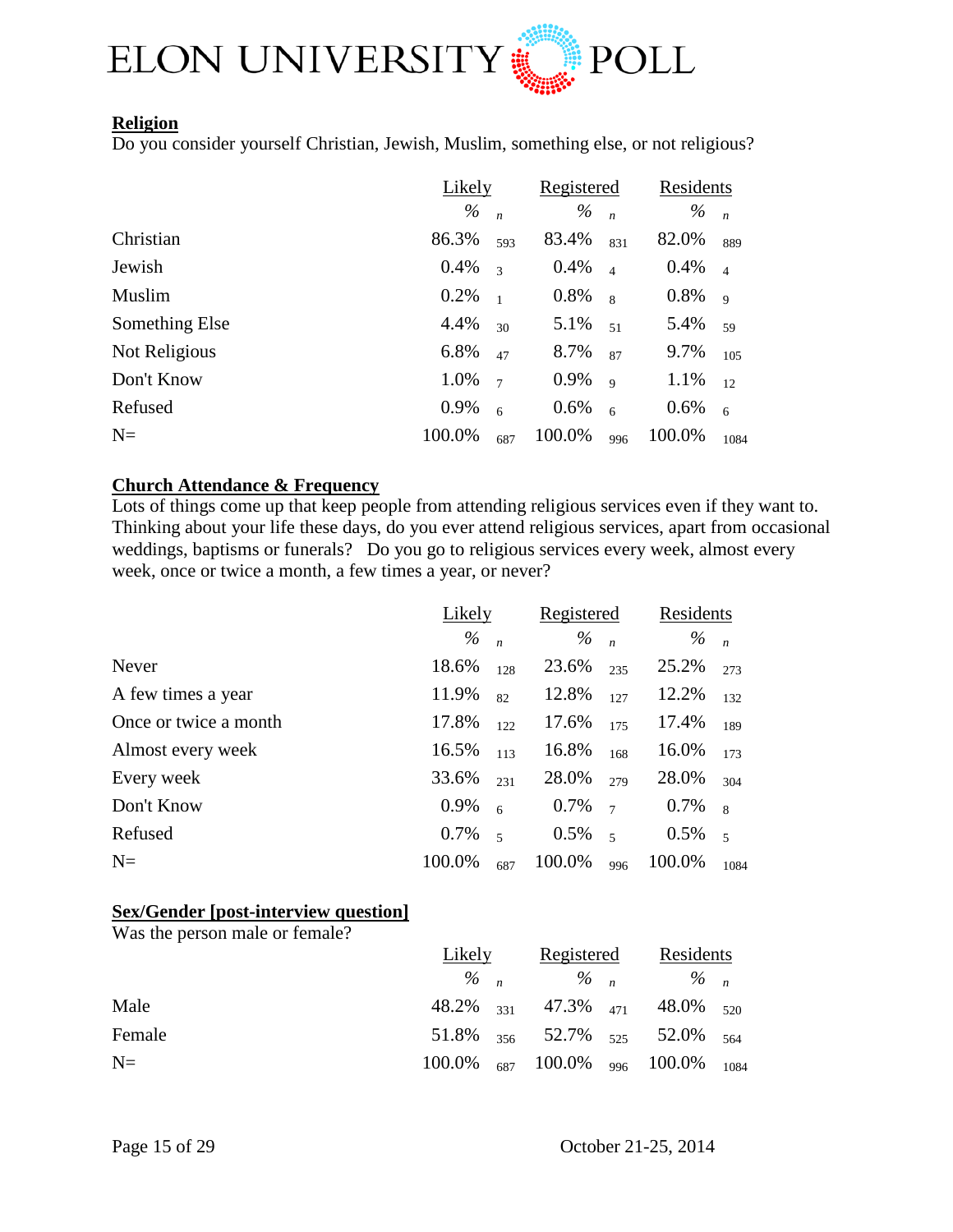

# <span id="page-15-0"></span>**CROSS-TABULATIONS**

Net difference is percent within row support Hagan minus percent within row supporting Tillis. Positive numbers indicate a net advantage for Hagan. Negative numbers indicate a net advantage for Tillis. Data are for likely voters.

Refused removed for presentation purposes and due to low cell sizes.

Sample sizes and additional cross-tabs are available from [kfernandez@elon.edu](mailto:kfernandez@elon.edu) and [jhusser@elon.edu](mailto:jhusser@elon.edu) on request from journalists or academic researchers.

| <b>Obama Approval</b>     | Kay Hagan | <b>Thom Tillis</b> | Someone Else | Don't Know | Refused | Total | Net Diff. |
|---------------------------|-----------|--------------------|--------------|------------|---------|-------|-----------|
| Approve                   | 90%       | 2%                 | 2%           | 5%         | 1%      | 100%  | $88\%$    |
| Disapprove                | 8%        | 75%                | 10%          | 6%         | 2%      | 100%  | $-67%$    |
| Don't know                | 61%       | 12%                | 7%           | 18%        | 2%      | 100%  | 49%       |
| <b>McCrory Approval</b>   | Kay Hagan | Thom Tillis        | Someone Else | Don't Know | Refused | Total | Net Diff. |
| Approve                   | 15%       | 72%                | 4%           | 7%         | 2%      | 100%  | $-57%$    |
| Disapprove                | 71%       | 15%                | 8%           | 5%         | 1%      | 100%  | 56%       |
| Don't know                | 35%       | 46%                | 7%           | 9%         | 3%      | 100%  | $-11%$    |
| <b>Congress Approval</b>  | Kay Hagan | Thom Tillis        | Someone Else | Don't Know | Refused | Total | Net Diff. |
| Approve                   | 46%       | 36%                | 4%           | 10%        | 4%      | 100%  | 10%       |
| Disapprove                | 45%       | 42%                | 6%           | 6%         | 1%      | 100%  | 3%        |
| Don't know                | 48%       | 31%                | 11%          | 11%        | 0%      | 100%  | 17%       |
| <b>NCGA Approval</b>      | Kay Hagan | Thom Tillis        | Someone Else | Don't Know | Refused | Total | Net Diff. |
| Approve                   | 21%       | 66%                | 4%           | 6%         | 3%      | 100%  | $-45%$    |
| Disapprove                | 60%       | 26%                | 8%           | 5%         | 1%      | 100%  | 34%       |
| Don't know                | 34%       | 45%                | 6%           | 13%        | 2%      | 100%  | $-11%$    |
| <b>2012 Vote</b>          | Kay Hagan | Thom Tillis        | Someone Else | Don't Know | Refused | Total | Net Diff. |
| <b>Barack Obama</b>       | 87%       | 2%                 | 4%           | 6%         | 0%      | 100%  | 85%       |
| Mitt Romney               | 4%        | 81%                | 8%           | 6%         | 0%      | 100%  | $-77%$    |
| Someone else              | 22%       | 41%                | 17%          | 19%        | 0%      | 100%  | $-19%$    |
| Don't know/Don't Remember | 52%       | 48%                | $0\%$        | $0\%$      | 0%      | 100%  | $4\%$     |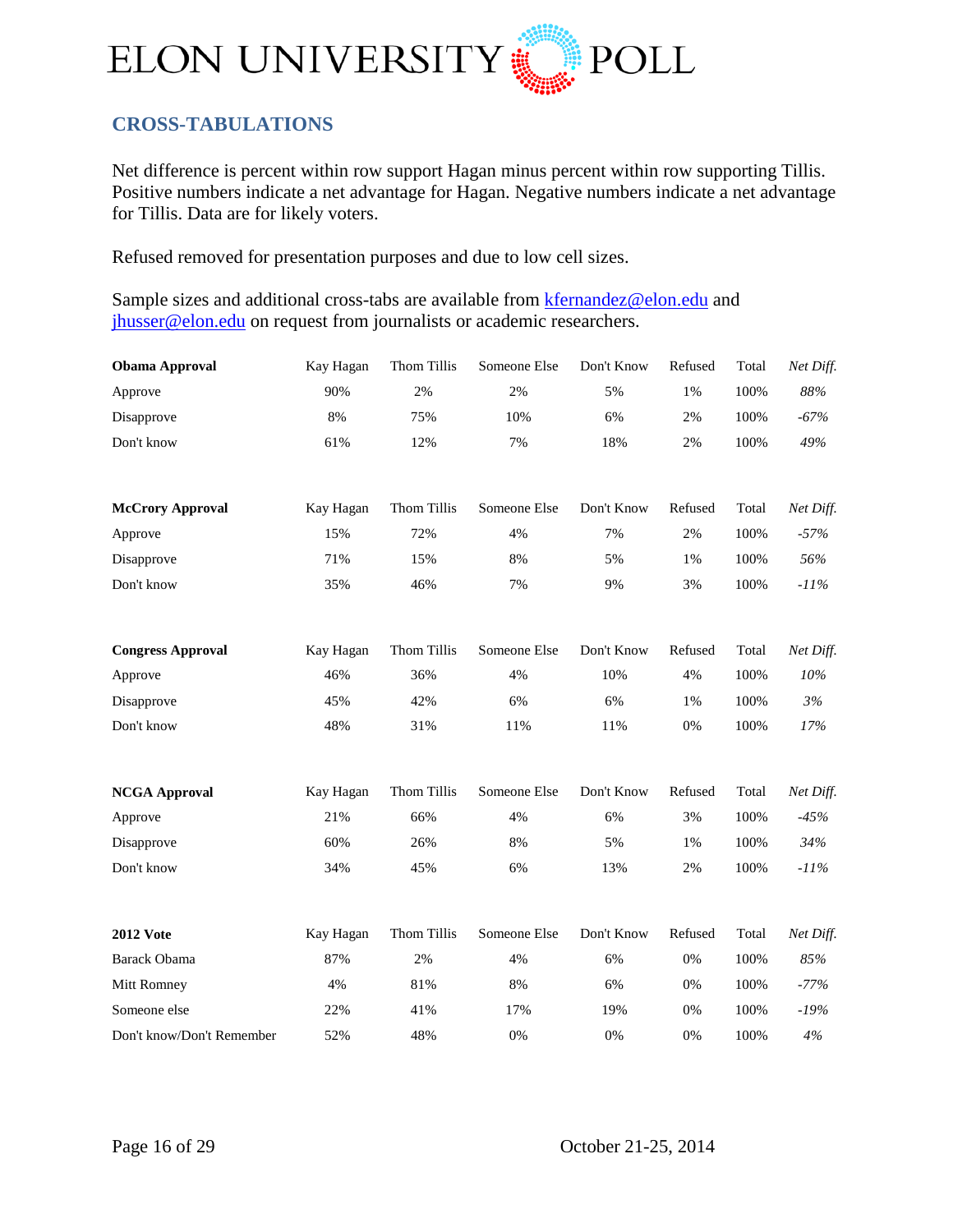

| <b>Gay Marriage</b>           |           | Kay Hagan | Thom Tillis | Someone Else | Don't Know | Refused | Total | Net Diff. |
|-------------------------------|-----------|-----------|-------------|--------------|------------|---------|-------|-----------|
| Support                       |           | 66%       | 22%         | 6%           | 6%         | 1%      | 100%  | 44%       |
| Oppose                        |           | 28%       | 57%         | 7%           | 6%         | 2%      | 100%  | $-29%$    |
| Don't Know                    |           | 42%       | 38%         | 8%           | 10%        | 2%      | 100%  | $4\%$     |
| Voter ID                      |           | Kay Hagan | Thom Tillis | Someone Else | Don't Know | Refused | Total | Net Diff. |
| Support                       |           | 25%       | 58%         | 7%           | 8%         | 2%      | 100%  | $-33%$    |
| Oppose                        |           | 91%       | 0%          | 4%           | 3%         | 2%      | 100%  | 91%       |
| Don't Know                    |           | 75%       | 12%         | $0\%$        | 14%        | $0\%$   | 100%  | 63%       |
| <b>ISIS Opinion</b>           |           | Kay Hagan | Thom Tillis | Someone Else | Don't Know | Refused | Total | Net Diff. |
| Air strikes only              |           | 64%       | 26%         | 5%           | 5%         | 0%      | 100%  | 38%       |
| Air strikes $+$ ground troops |           | 23%       | 64%         | 7%           | 4%         | 2%      | 100%  | $-41%$    |
| No military action            |           | 63%       | 17%         | 8%           | 10%        | 2%      | 100%  | 46%       |
| Don't Know                    |           | 46%       | 30%         | 4%           | 16%        | 4%      | 100%  | 16%       |
| <b>Abortion Laws</b>          | Kay Hagan |           | Thom Tillis | Someone Else | Don't Know | Refused | Total | Net Diff. |
| More difficult                | 21%       |           | 63%         | 6%           | 8%         | 2%      | 100%  | $-42%$    |
| Less difficult                | 71%       |           | 16%         | 6%           | 5%         | 1%      | 100%  | 55%       |
| Don't know                    | 25%       |           | 59%         | 9%           | 6%         | 1%      | 100%  | $-34%$    |
| <b>ACA Opinion</b>            |           | Kay Hagan | Thom Tillis | Someone Else | Don't Know | Refused | Total | Net Diff. |
| <b>Make Things Better</b>     |           | 88%       | 3%          | 3%           | 6%         | 1%      | 100%  | $85\%$    |
| Not Make Much Difference      |           | 65%       | 23%         | 6%           | 6%         | 0%      | 100%  | 42%       |
| Make Things Worse             |           | 9%        | 75%         | 8%           | 6%         | 2%      | 100%  | $-66\%$   |
| Don't Know                    |           | 46%       | 19%         | 12%          | 15%        | 8%      | 100%  | 27%       |
| Education                     |           | Kay Hagan | Thom Tillis | Someone Else | Don't Know | Refused | Total | Net Diff. |
| Less than HS                  |           | 24%       | 51%         | 13%          | 12%        | $0\%$   | 100%  | $-27%$    |
| High School / GED             |           | 43%       | 49%         | 4%           | 2%         | 1%      | 100%  | $-6\%$    |
| Some College/ AA / Technical  |           | 42%       | 40%         | 7%           | 11%        | 1%      | 100%  | $2\%$     |
| College Graduate              |           | 45%       | 41%         | 6%           | 7%         | $2\%$   | 100%  | $4\%$     |
| Graduate School               |           | 54%       | 35%         | 7%           | 3%         | $2\%$   | 100%  | 19%       |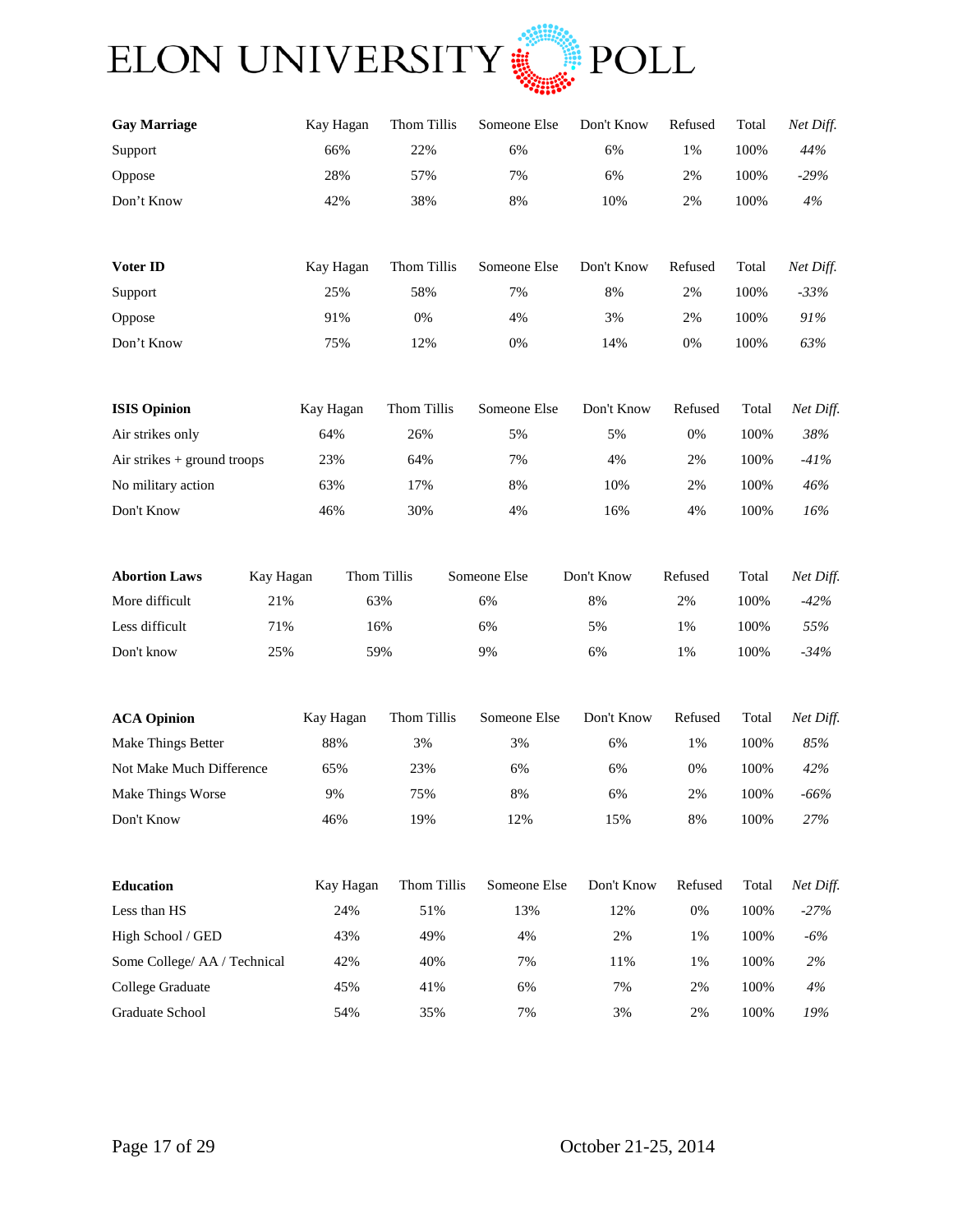

| <b>Religious Tradition</b> | Kay Hagan | Thom Tillis | Someone Else | Don't Know | Refused | Total | Net Diff. |
|----------------------------|-----------|-------------|--------------|------------|---------|-------|-----------|
| Christian                  | 40%       | 45%         | 6%           | 7%         | 1%      | 100%  | $-5%$     |
| Jewish                     | 100%      | 0%          | 0%           | 0%         | 0%      | 100%  | 100%      |
| Muslim                     | 100%      | 0%          | 0%           | 0%         | 0%      | 100%  | 100%      |
| Something Else             | 81%       | 14%         | 0%           | 5%         | 0%      | 100%  | 67%       |
| Not Religious              | 72%       | 15%         | 5%           | 5%         | 3%      | 100%  | 57%       |
| Don't Know                 | 73%       | 0%          | 27%          | 0%         | 0%      | 100%  | 73%       |
|                            |           |             |              |            |         |       |           |

| Party ID                         | Kay Hagan | Thom Tillis | Someone Else | Don't Know | Refused | Total | Net Diff. |
|----------------------------------|-----------|-------------|--------------|------------|---------|-------|-----------|
| <b>Strong Democrat</b>           | 93%       | 3%          | 1%           | 3%         | 0%      | 100%  | 90%       |
| Democrat                         | 72%       | 9%          | 5%           | 13%        | 1%      | 100%  | 63%       |
| Independent - Leaning Democrat   | 83%       | 3%          | 6%           | 8%         | 0%      | 100%  | 80%       |
| Independent                      | 32%       | 27%         | 17%          | 17%        | 8%      | 100%  | 5%        |
| Independent - Leaning Republican | 4%        | 75%         | 12%          | 6%         | 2%      | 100%  | $-71%$    |
| Republican                       | 9%        | 77%         | 9%           | 5%         | 0%      | 100%  | $-68\%$   |
| <b>Strong Republican</b>         | 3%        | 91%         | 3%           | 2%         | 1%      | 100%  | $-88%$    |
| Don't Know                       | 26%       | 53%         | 0%           | 21%        | 0%      | 100%  | $-27%$    |

| <b>Ideology</b> | Kay Hagan | Thom Tillis | Someone Else | Don't Know | Refused | Total | Net Diff. |
|-----------------|-----------|-------------|--------------|------------|---------|-------|-----------|
| Liberal         | 87%       | 4%          | 5%           | 3%         | $1\%$   | 100%  | 83%       |
| Moderate        | 52%       | 29%         | 6%           | 10%        | 3%      | 100%  | 23%       |
| Conservative    | 15%       | 72%         | 6%           | 5%         | 1%      | 100%  | $-57\%$   |
| Don't Know      | 64%       | 20%         | 6%           | 9%         | 1%      | 100%  | 44%       |

| Age     | Kay Hagan | Thom Tillis | Someone Else | Don't Know | Refused | Total | Net Diff. |
|---------|-----------|-------------|--------------|------------|---------|-------|-----------|
| 18-30   | 60%       | 25%         | 2%           | 13%        | 0%      | 100%  | 35%       |
| $31-40$ | 53%       | 29%         | 9%           | 8%         | 2%      | 100%  | 24%       |
| $41-50$ | 37%       | 46%         | 12%          | 4%         | 1%      | 100%  | $-9%$     |
| 51-65   | 46%       | 42%         | 4%           | 6%         | 2%      | 100%  | 4%        |
| $65+$   | 42%       | 48%         | 2%           | 6%         | 2%      | 100%  | $-6%$     |

| Race         | Kay Hagan | Thom Tillis | Someone Else | Don't Know | Refused | Total | Net Diff. |
|--------------|-----------|-------------|--------------|------------|---------|-------|-----------|
| White        | 35%       | 51%         | 7%           | 5%         | 1%      | 100%  | $-16\%$   |
| <b>Black</b> | 81%       | 4%          | 3%           | 11%        | 1%      | 100%  | 77%       |
| Other        | 47%       | 33%         | 6%           | 8%         | 6%      | 100%  | 14%       |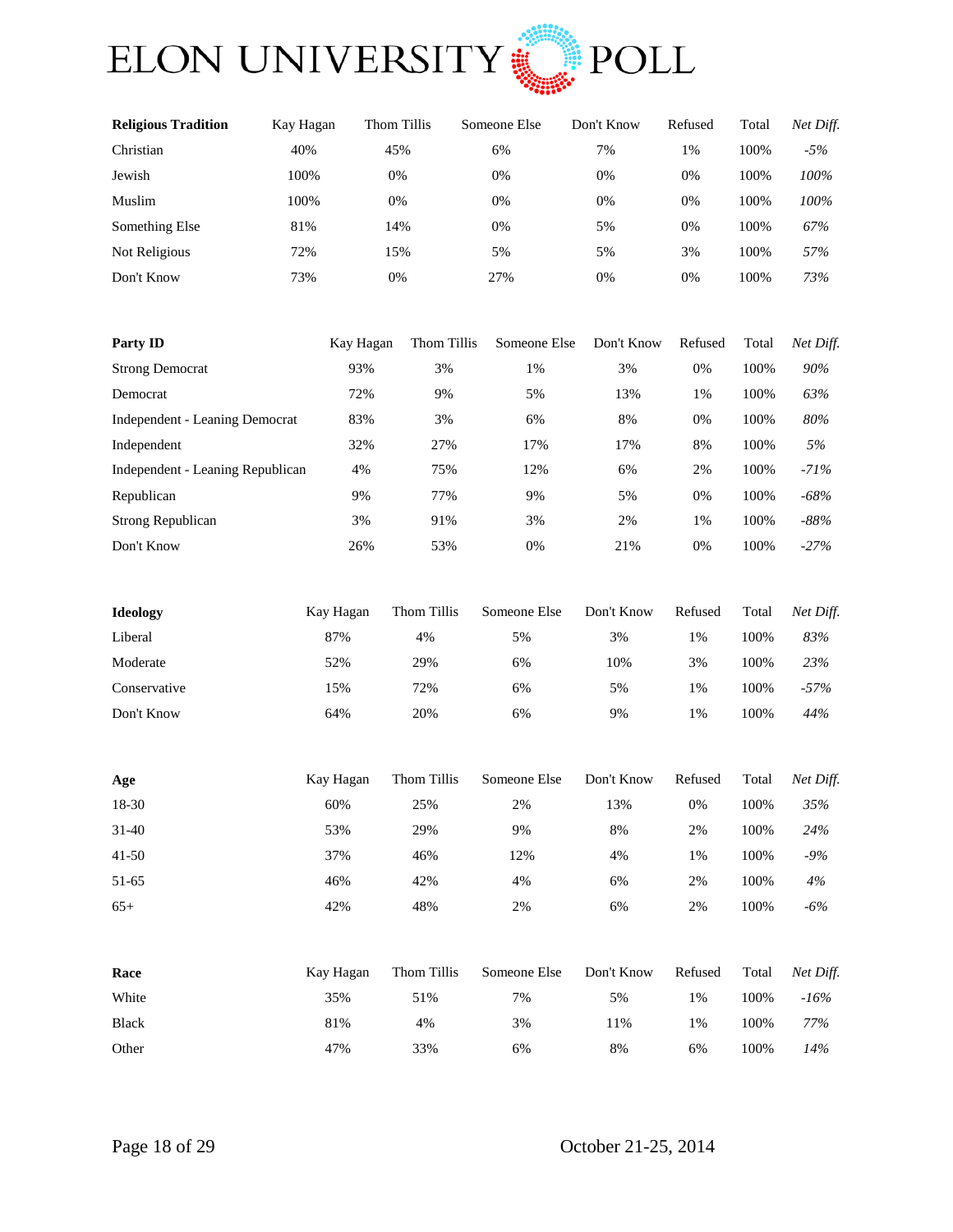

| <b>Income</b>                      | Kay Hagan | Thom Tillis | Someone Else | Don't Know | Refused | Total | Net Diff. |
|------------------------------------|-----------|-------------|--------------|------------|---------|-------|-----------|
| Less than \$25,000                 | 53%       | 28%         | 6%           | 12%        | 1%      | 100%  | 25%       |
| \$25,000 to \$50,000               | 58%       | 30%         | 5%           | 6%         | $1\%$   | 100%  | 28%       |
| \$50,000 to \$75,000               | 51%       | 35%         | 8%           | 6%         | 1%      | 100%  | 16%       |
| More than \$75,000                 | 37%       | 50%         | 6%           | 6%         | 1%      | 100%  | $-13%$    |
|                                    |           |             |              |            |         |       |           |
| <b>Urban / Rural</b>               | Kay Hagan | Thom Tillis | Someone Else | Don't Know | Refused | Total | Net Diff. |
| Urban                              | 48%       | 38%         | 6%           | 6%         | 2%      | 100%  | 10%       |
| Rural                              | 41%       | 43%         | 7%           | 8%         | 2%      | 100%  | $-2\%$    |
|                                    |           |             |              |            |         |       |           |
| Gender                             | Kay Hagan | Thom Tillis | Someone Else | Don't Know | Refused | Total | Net Diff. |
| Male                               | 38%       | 48%         | 6%           | 6%         | 2%      | 100%  | $-10\%$   |
| Female                             | 52%       | 34%         | 7%           | 7%         | 1%      | 100%  | 18%       |
|                                    |           |             |              |            |         |       |           |
| <b>Gender &amp; Marital Status</b> | Kay Hagan | Thom Tillis | Someone Else | Don't Know | Refused | Total | Net Diff. |
| Female: Single                     | 80%       | 12%         | 3%           | 4%         | 1%      | 100%  | 68%       |
| Female: Married                    | 41%       | 43%         | 8%           | 6%         | 1%      | 100%  | $-2%$     |
| Female: Divorced/Separated         | 64%       | 16%         | 8%           | 11%        | 2%      | 100%  | 48%       |
| Female: Widowed                    | 49%       | 38%         | 2%           | 11%        | 0%      | 100%  | 11%       |
| Male: Single                       | 50%       | 25%         | 8%           | 14%        | 3%      | 100%  | 25%       |
| Male: Married                      | 35%       | 53%         | 6%           | 4%         | 2%      | 100%  | $-18%$    |
| Male: Divorced/Separated           | 34%       | 55%         | 5%           | 6%         | 0%      | 100%  | $-21%$    |
| Male: Widowed                      | 0%        | 86%         | 14%          | 0%         | 0%      | 100%  | $-86%$    |
|                                    |           |             |              |            |         |       |           |
| <b>Place of Origin</b>             | Kay Hagan | Thom Tillis | Someone Else | Don't Know | Refused | Total | Net Diff. |
| Non-Southern Native                | 49%       | 41%         | 5%           | 5%         | 1%      | 100%  | $8\%$     |
| NC Native                          | 44%       | 41%         | 7%           | 7%         | 2%      | 100%  | 3%        |
| Southern Native                    | 44%       | 40%         | 6%           | 10%        | 1%      | 100%  | 4%        |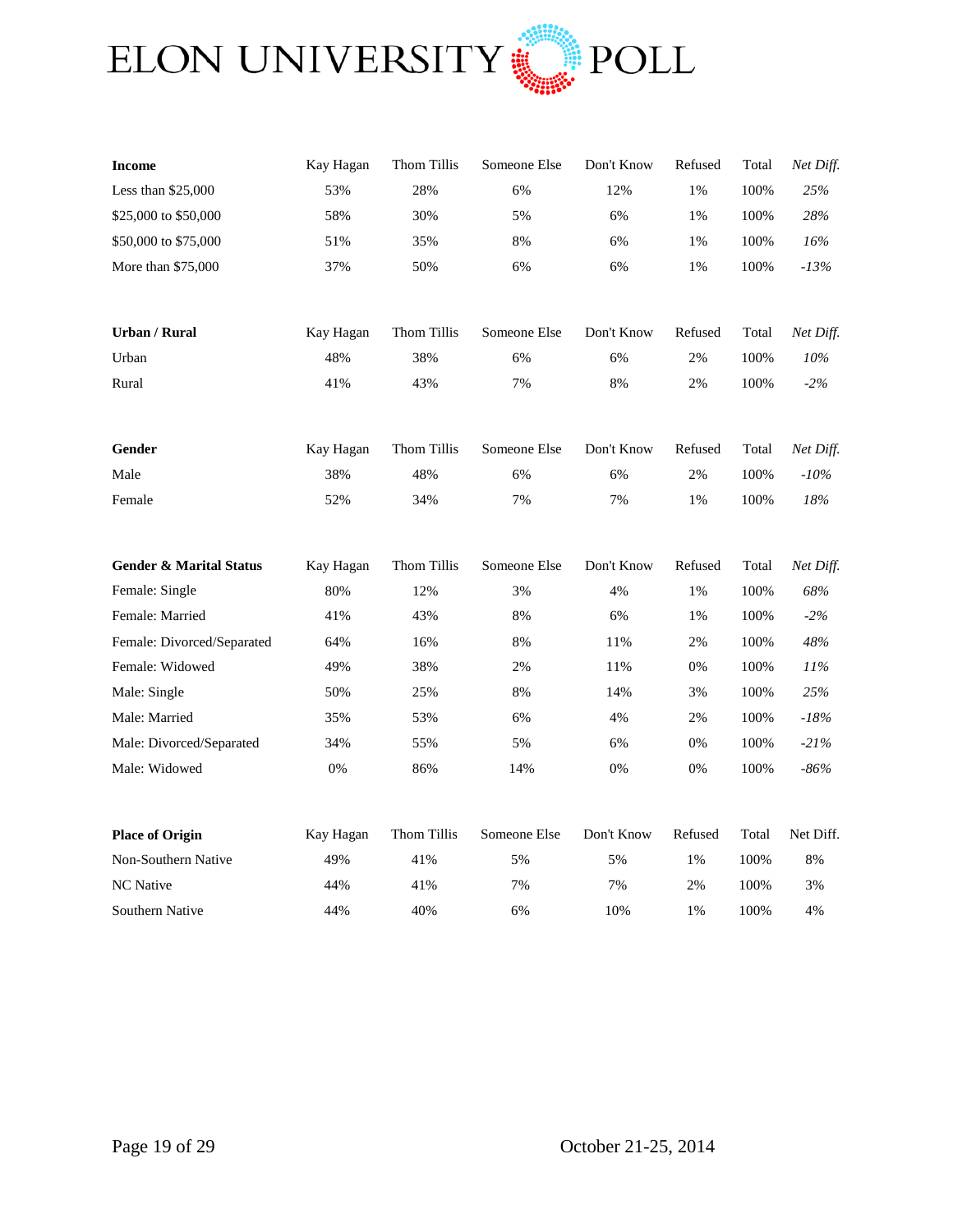

| <b>Southern Accent</b>        | Kay Hagan | Thom Tillis | Someone Else | Don't Know | Refused | Total | Net Diff. |
|-------------------------------|-----------|-------------|--------------|------------|---------|-------|-----------|
| <b>Strong Southern Accent</b> | 32%       | 50%         | 5%           | 10%        | 2%      | 100%  | $-18\%$   |
| Slight Southern Accent        | 44%       | 42%         | 8%           | 6%         | 1%      | 100%  | 2%        |
| No Southern Accent            | 57%       | 31%         | 5%           | 5%         | 2%      | 100%  | 26%       |
|                               |           |             |              |            |         |       |           |
| <b>Phone Ownership</b>        | Kay Hagan | Thom Tillis | Someone Else | Don't Know | Refused | Total | Net Diff. |
| Landline only                 | 51%       | 41%         | 3%           | 5%         | 0%      | 100%  | 10%       |

Dual Use 42% 44% 6% 7% 2% 100% -2% Cell only 53% 32% 8% 6% 1% 100% 21%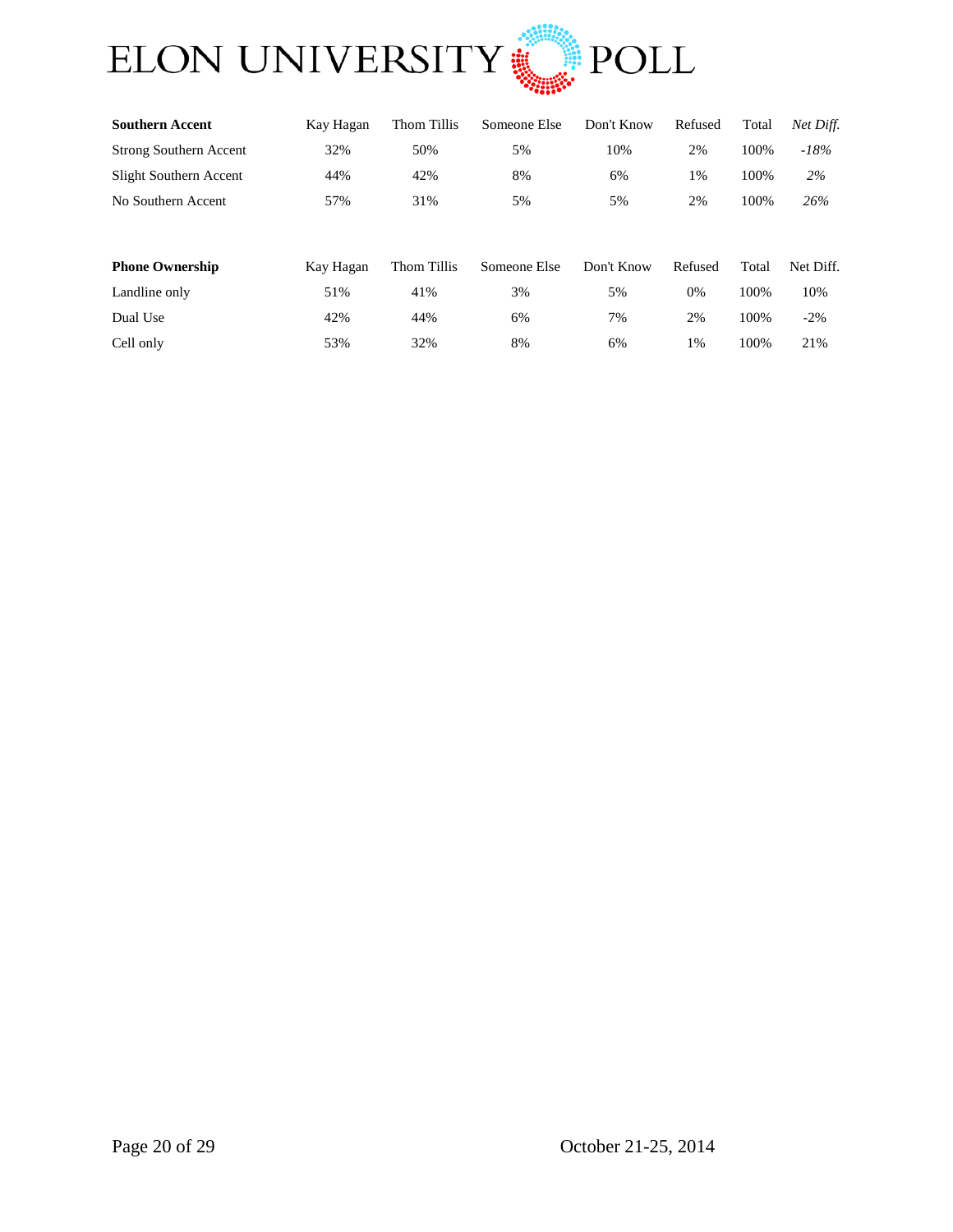

# <span id="page-20-0"></span>**QUESTION ORDERING**

| <b>Likely Voter Questions</b> |
|-------------------------------|
|-------------------------------|

| $\circ$  |                                                                                  |
|----------|----------------------------------------------------------------------------------|
| O        |                                                                                  |
| O        |                                                                                  |
| O        |                                                                                  |
| O        |                                                                                  |
| O        |                                                                                  |
| O        |                                                                                  |
| $\circ$  |                                                                                  |
| $\circ$  |                                                                                  |
| O        |                                                                                  |
| $\circ$  |                                                                                  |
| O        |                                                                                  |
| O        |                                                                                  |
| $\circ$  |                                                                                  |
| $\circ$  | The following three questions are asked at the end of the survey after zip code? |
| O        |                                                                                  |
| $\circ$  |                                                                                  |
| $\circ$  | lengthresHow long have you lived at your current residence?                      |
| Approval |                                                                                  |
| O        |                                                                                  |
| O        |                                                                                  |
| O        |                                                                                  |
| O        |                                                                                  |
|          | Policies [Questions Rotated]                                                     |
| O        |                                                                                  |
| O        |                                                                                  |
| O        |                                                                                  |
| $\circ$  |                                                                                  |
| O        |                                                                                  |
| $\circ$  |                                                                                  |
| O        |                                                                                  |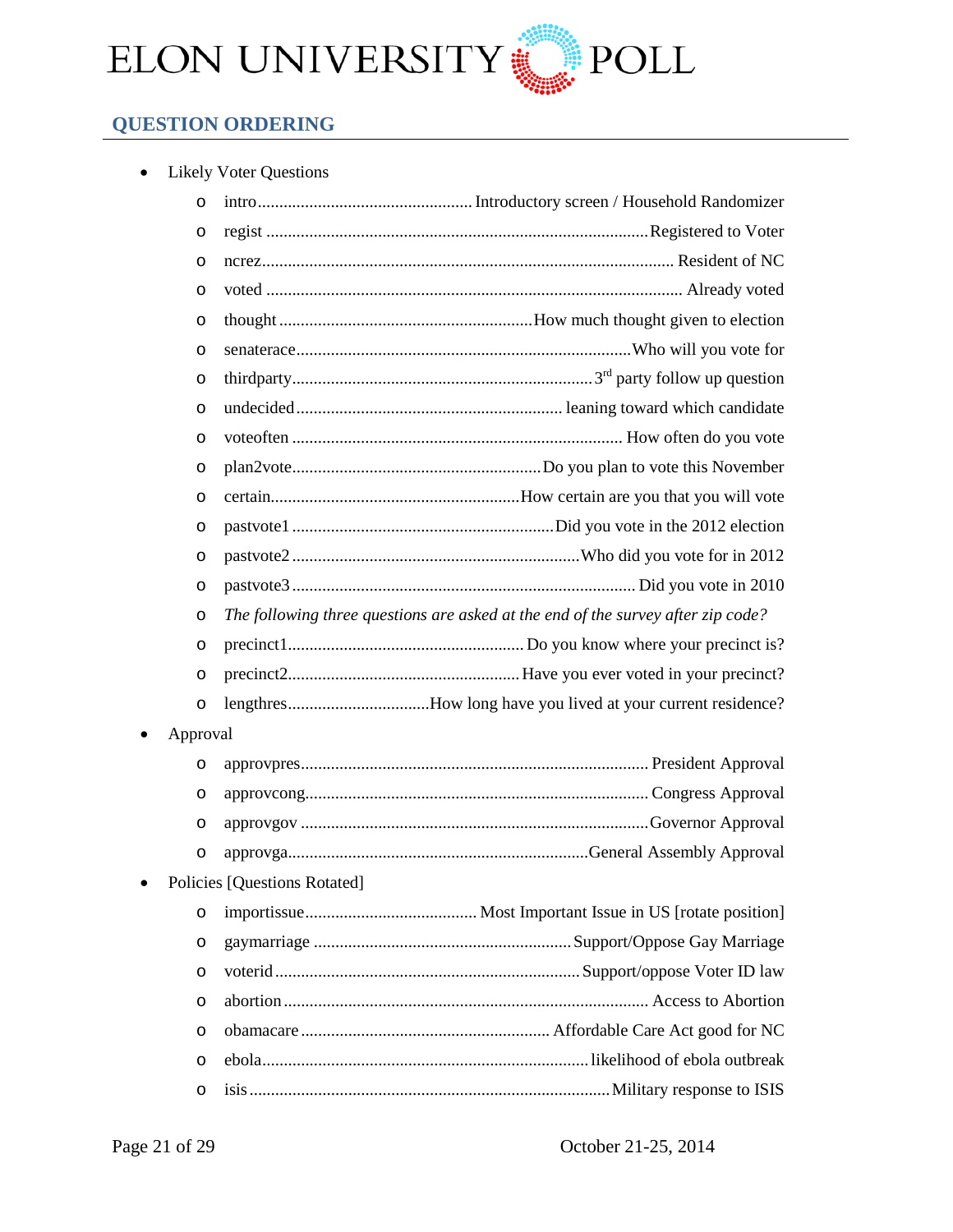

|           | Partisanship |                |
|-----------|--------------|----------------|
|           | $\circ$      |                |
|           | O            |                |
|           | O            |                |
|           | $\circ$      |                |
| $\bullet$ | Ideology     |                |
|           | $\circ$      |                |
|           | O            |                |
|           | O            |                |
|           | $\circ$      |                |
|           | $\circ$      |                |
|           |              | Demographics   |
|           | $\circ$      |                |
|           | O            |                |
|           | O            |                |
|           | O            |                |
|           | O            |                |
|           | O            |                |
|           | $\circ$      |                |
|           | $\circ$      |                |
|           | O            |                |
|           | O            |                |
|           | O            |                |
|           | $\circ$      |                |
|           | O            |                |
|           | O            |                |
|           | O            |                |
|           | O            |                |
|           |              | Post-interview |
|           | O            |                |
|           | O            |                |
|           |              |                |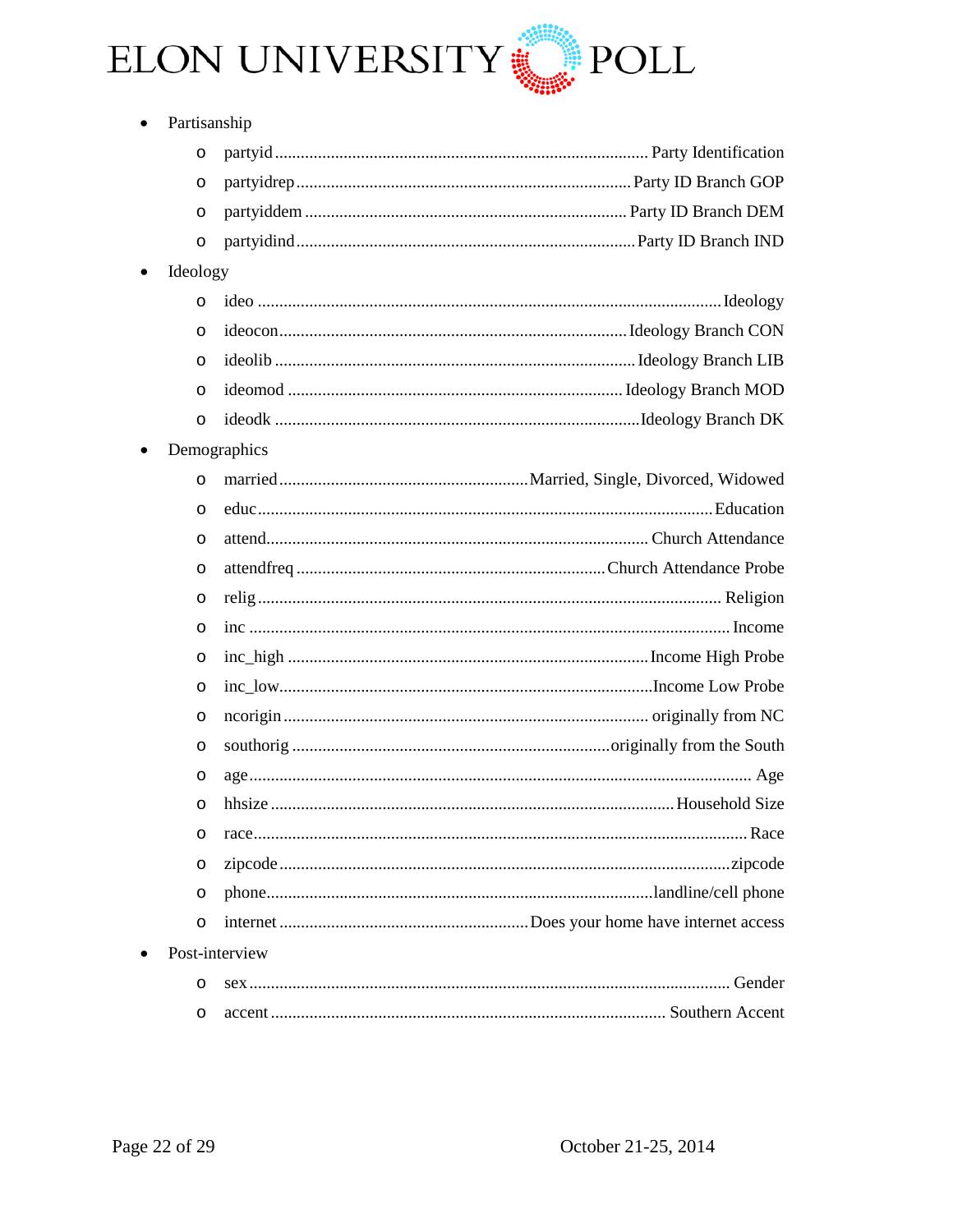

| Mode:                                  | Live Interviewer RDD Telephone Interviews<br>(Dual Frame: Cell Phone and Landlines) |
|----------------------------------------|-------------------------------------------------------------------------------------|
| Population & Sample Area               | North Carolina; Adults, Registered Voters, and<br><b>Likely Voters</b>              |
| Dates in the field:                    | October 21-25, 2014                                                                 |
| Likely Voter Sample Size               | 687                                                                                 |
| Likely Voter Margin of Error           | ± 3.74                                                                              |
| <b>Registered Voter Sample Size</b>    | 996                                                                                 |
| Registered Voter Margin of Error       | $\pm 3.11$                                                                          |
| <b>Adult Residents Sample Size</b>     | 1,084                                                                               |
| <b>Adult Residents Margin of Error</b> | $\pm 2.98$                                                                          |
| Confidence Level                       | 95%                                                                                 |
| <b>Weighting Variables</b>             | Age, Race, Gender, & Phone Ownership                                                |

The Elon University Poll uses a stratified random sample of households with telephones and wireless (cell) telephone numbers. Please direct questions about the Elon University Poll's methodology to the Director of the Elon University Poll, Dr. Kenneth Fernandez at 336-278- 6438 or [kfernandez@elon.edu.](mailto:kfernandez@elon.edu)

#### **Procedures Used for Conducting the Poll**

<span id="page-22-0"></span>**Basic Methodological Information**

The Elon University Poll uses CATI system software (Computer Assisted Telephone Interviewing) for the administration of surveys. We attempt to reach each working telephone number in the sample up to five times. We only interview residents of North Carolina who are over 18. The Elon University Poll conducted the survey over a five-day period. Live interviewers called from 4:30 p.m. to 9:30 p.m. Tuesday  $10/21$ , Wednesday  $10/22$ , and Thursday  $10/23$ ; 3:00 to 8:00 on Friday 10/24; and 11 a.m. to 8 p.m. on Saturday 10/25.

#### <span id="page-22-1"></span>**Procedure for Identifying Likely Voters**

A representative sample of North Carolina residents was obtained using a dual frame RDD/Wireless telephone survey. That sample was weighted to approximate U.S. Census figures on age, race, gender, and cell phone/land-line use. From that representative sample of 1084 residents, likely voters were identified using the following method:

Respondents who said they were not registered to vote in North Carolina were excluded. This left 996 respondents.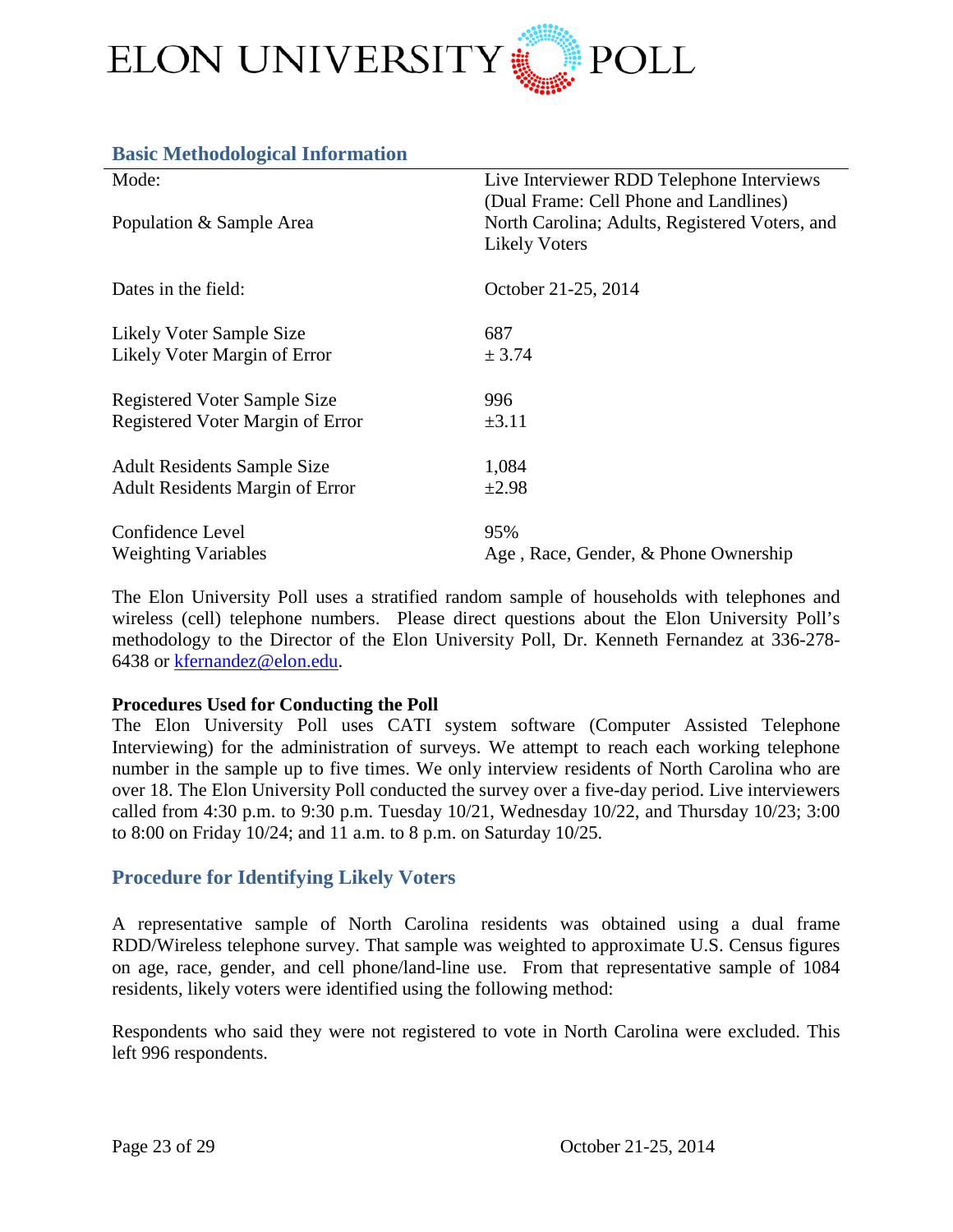

Respondents who did not answer yes to the following question, "Do you, yourself, plan to vote in the election this November, or not?" were excluded. This left 842 respondents.

The remaining respondents were used to identify likely voter by assigning points for responses from following questions:

- Q1. There will be a congressional election this November. How much thought have you given to this election? Quite a lot (2 point), some (1 points), or only a little (0 points)?
- Q2. How certain are you that you will vote? Absolutely certain (2 point), fairly certain (1 point), or not certain (0 points).
- Q3. How often would you say you vote always (2 point), nearly always (1 point), part of the time (0 points), or seldom (0 points)?
- Q4. Thinking back to the presidential election in 2012, did you happen to vote or did something come up that kept you from voting? Yes, I voted (1 point), No, I did not vote (0 points )
- Q5. Thinking back to the elections held for Congress in 2010, did things come up that kept you from voting, or did you happen to vote? Yes, I voted (2 point), No, I did not vote (0 points)
- Q6. Do you happen to know where people who live in your neighborhood go to vote? Yes (1 point), No (0 points)
- Q7. Have you ever voted in your precinct or election district? Yes (2 point), No (0 points)

Scores were adjusted for respondents under the age of 22:

- If the respondent was 18 to 19, scores were adjusted as follows:  $Q4 = 1$ ;  $Q5 = 2$ ;
- If the respondent was 20 to 21, scores were adjusted as follows:  $\text{O5} = 2$

In addition, new residents who had lived at their current residence for two years or less were not penalized for not knowing where their precinct was or for not have voted in their precinct before. New residents were given 1 point for both of the following questions regardless of their answers:

- Q6. Do you happen to know where people who live in your neighborhood go to vote?
- Q7. Have you ever voted in your precinct or election district?

Furthermore, respondents who said they have already voted via absentee ballot or early voting were given an automatic score of 12.

Only respondents who received 10, 11 or 12 points were considered likely voters, leaving 687 respondents from the original representative sample of adult North Carolinians.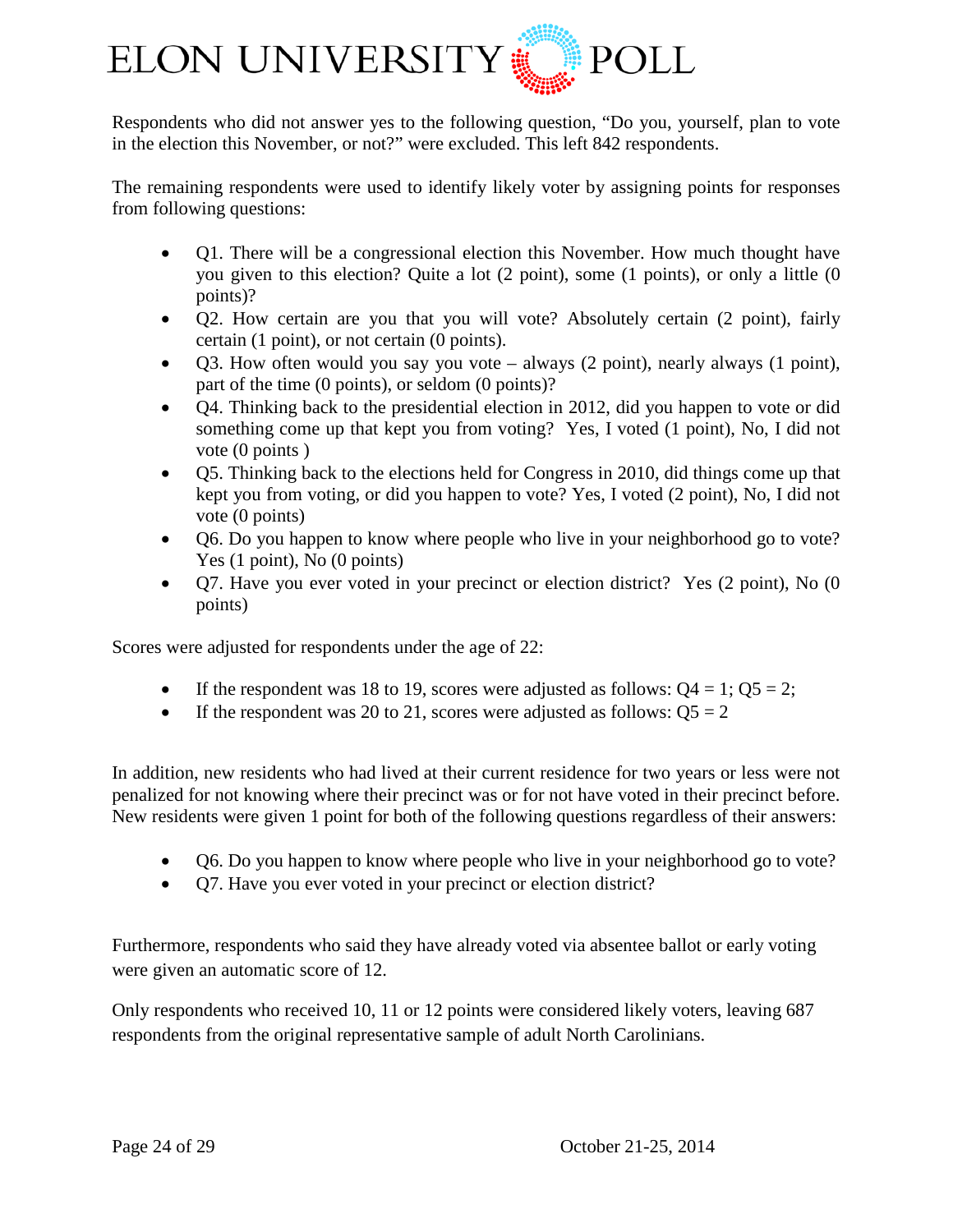

#### **Additional Methodological Decisions**

#### Branching Questions

For many questions with multiple response options, we program our surveys to branch into a secondary probing question.

#### "Don't Know" & "Refused" Response Options

All questions include an option for respondents to volunteer "don't know" or to refuse. In the vast majority of questions, interviewers do not prompt "don't know" responses.

#### Weighting

We typically weight results from the Elon University Poll on multiple demographic characteristics: race, gender, phone use/type and age. Weighting rarely leads to substantial changes in results. We use iterative raking, adjusting one dimension at a time. We include detailed information about weighting of survey samples for each poll on both the Elon University Poll website and within released reports.

#### Within Household Randomization

For landlines, we use the common "oldest-youngest" technique to ensure within household randomization. We assume cellphones belong to an individual rather than a household. Thus, we do not conduct within-household randomization within our cellphone sample.

#### Completion Criteria

An interview is a complete only if a respondent progresses through the entire survey. Respondents who hang up before completing the last question or who refuse to more than 10 % of the questions are incompletes.

#### Support for Transparency

The Elon University Poll supports transparency in survey research and is a supporter of the American Association for Public Opinion Research Transparency Initiative, which is a program promoting openness and transparency about survey research methods and operations among survey research professionals and the industry. All information about the Elon University Poll that we released to the public conforms to reporting conventions recommended by the American Association for Public Opinion Research and the National Council on Public Polls.

#### Question Construction and Question Order

In releasing survey results, the Elon University Poll provides the questions as worded and the order in which respondents receive these questions. In some cases question ordering rotates to avoid biases. In an effort to provide neutral, non-biased questions, we attempt to observe conventional question wording and question order protocols in all of our polls. In order to avoid recency or primacy effects, we randomize candidate names and directional response options (e.g. support / oppose) within the text of each question. We pretest every questionnaire multiple times before entering the field.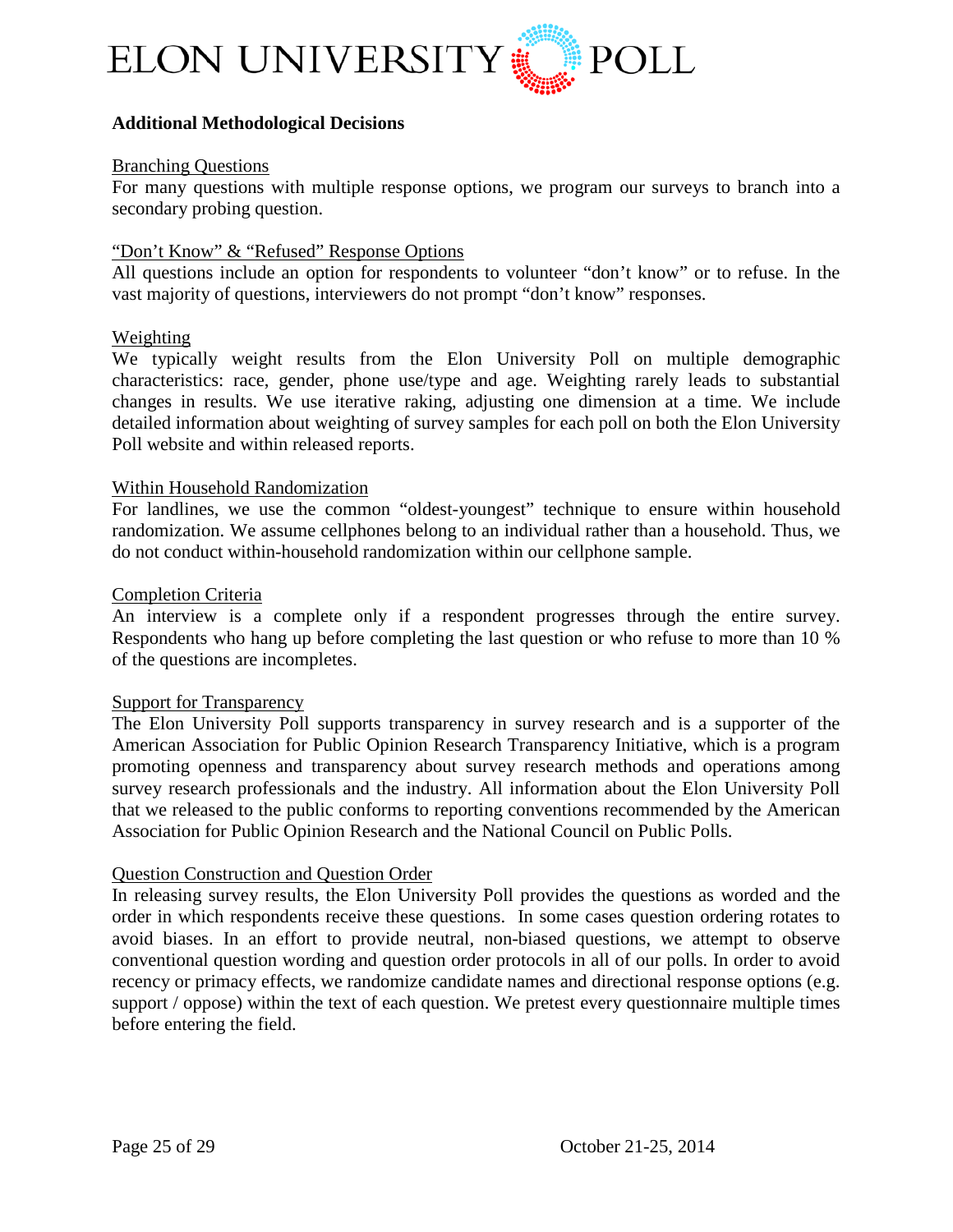

#### **Sampling**

Survey Sampling International, LLC, provide samples of telephone numbers. To equalize the probability of telephone selection, sample telephone numbers are systematically stratified according to subpopulation strata (e.g., a zip code, a county, etc.), which yields a sample from telephone exchanges in proportion to each exchange's share of telephone households in the population of interest. Estimates of telephone households in the population of interest are generally obtained from several databases. Samples of household telephone numbers are distributed across all eligible blocks of numbers in proportion to the density of listed households assigned in the population of interest according to a specified subpopulation stratum. Upon determining the projected (or preferred) sample size, a sampling interval is calculated by summing the number of listed residential numbers in each eligible block within the population of interest and dividing that sum by the number of sampling points assigned to the population. From a random start between zero and the sampling interval, blocks are selected systematically in proportion to the density of listed household "working blocks."

A block (also known as a bank) is a set of contiguous numbers identified by the first two digits of the last four digits of a telephone number. A working block contains three or more working telephone numbers. Exchanges are assigned to a population on the basis of all eligible blocks in proportion to the density of working telephone households. Once each population's proportion of telephone households is determined, then a sampling interval, based on that proportion, is calculated and specific exchanges and numbers are randomly selected.

The wireless component of the study sample starts with determining which area code-exchange combinations in North Carolina are included in the wireless or shared Telcordia types. Similar to the process for selecting household telephone numbers, wireless numbers involve a multi-step process in which blocks of numbers are determined for each area code-exchange combination in the Telcordia types. From a random start within the first sampling interval, a systematic nth selection of each block of numbers is performed and a two-digit random number between 00 and 99 is appended to each selected nth block stem. The intent is to provide a stratification that will yield a sample that is representative both geographically and by large and small carrier. From these, a random sample is generated.

Because exchanges and numbers are randomly selected, unlisted as well as listed numbers are included in the sample. Thus, the sample of numbers generated for the population of interest constitutes a random sample of telephone households and wireless numbers of the population.

#### **Frequently Asked Questions about our Methodology**

- 1. *Who pays for the Elon University Poll?* Elon University fully funds the Elon University Poll.
- 2. *Does the Elon University Poll favor a certain party?* The Elon University Poll is an academic, non-partisan survey. We do not engage or work with any political candidates or parties. We employ best practices to ensure the results are not biased.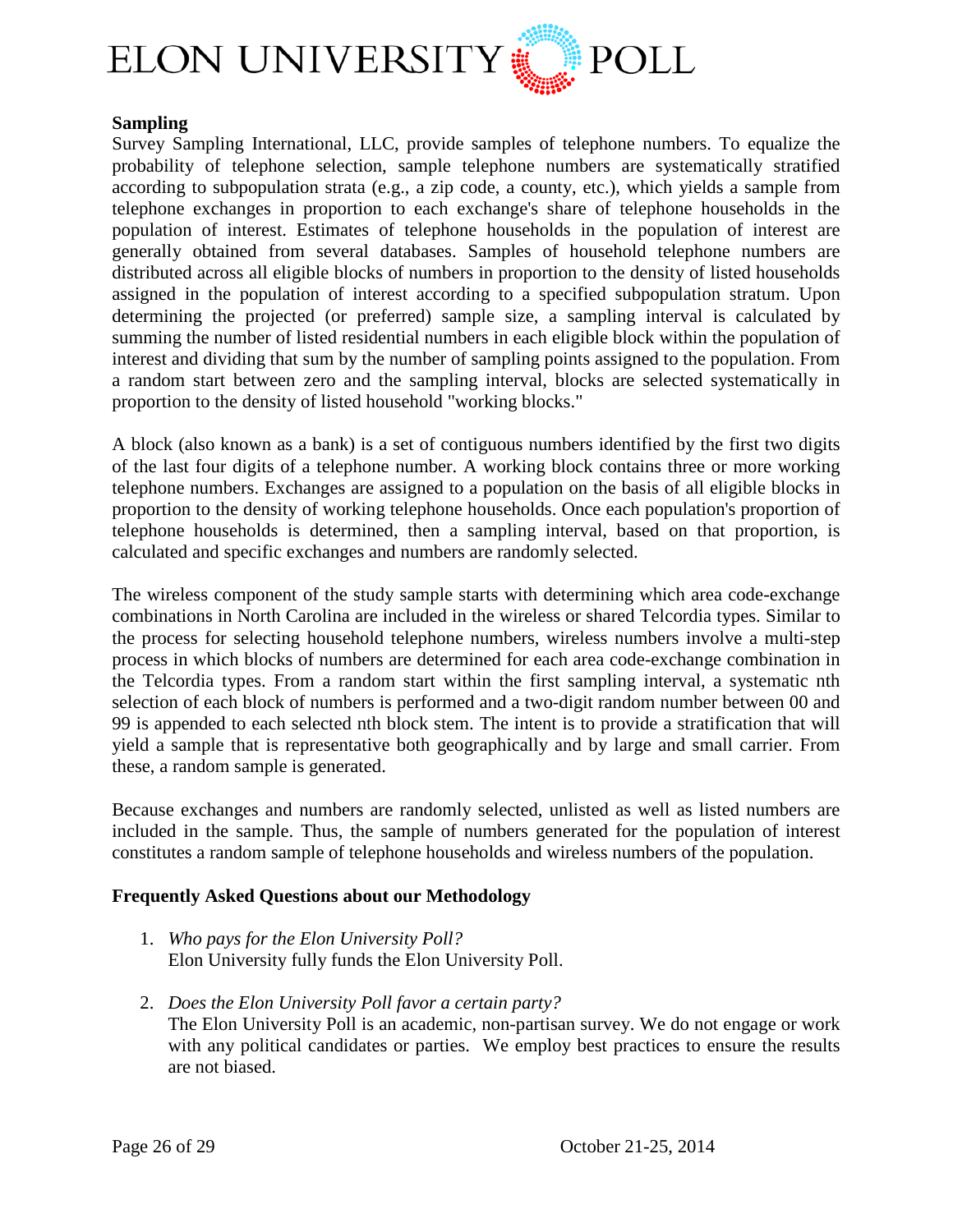

- 3. *Where do you get your numbers?* We obtain samples of randomized phone numbers from Survey Sample International.
- 4. *How many times do you call a number before giving up?* We will attempt to call each working number up to five times before removing it from the sample.
- 5. *Do you call both cell phones and land lines?* Yes. We use a mixed sample of both cell phones and landlines. We weight on phone ownership to adjust for the higher probability of selection of those who own both cell phones and landline phones.
- 6. *Does the Elon University Poll do IVR surveys or automated "robopolls"?* No. Well-trained students at Elon University conduct all our interviewers.
- 7. *Do you report non-response rates?*

Yes. We report non-response rates based on AAPOR guidelines. The response rate for the October 2014 poll was 12.3 which approximates the national average response rates of other high quality survey organizations. The response rate is calculated using the American Association of Public Opinion Research (AAPOR) formula RR4.

8. *Do you weight the data?*

Yes. We apply weights to the data. An iterative proportional fitting algorithm generates weights based on Census and CDC population parameters of residents in North Carolina. Registered voter screens sometimes cause final weighted variables to not match those parameters exactly- which is intended.

9. *Do you randomize response options?*

Yes. We rotate the order of candidate names in all applicable questions. We also rotate order of text for other questions, such as those that include response options such as "more" and "less." Furthermore, we rotate the order of some questions themselves if we suspect the order of a question could bias results.

10. *Do you conduct within-household randomization?*

Yes. For landlines, we use the common "oldest-youngest" rotation to ensure within household randomization. We assume cellphones belong to an individual rather than a household. Thus, we do not conduct within-household randomization within our cellphone sample.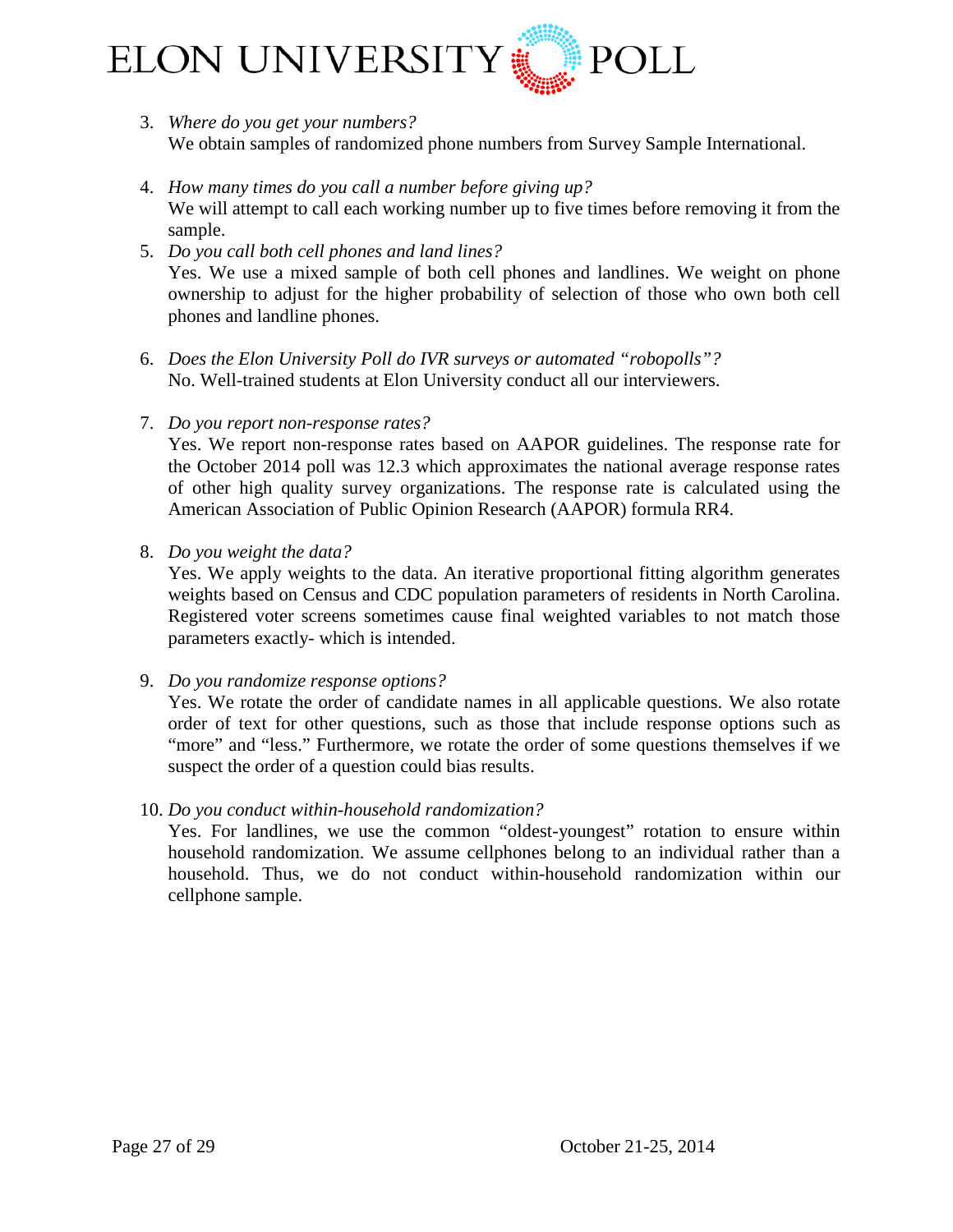

#### <span id="page-27-0"></span>**The Elon University Poll Team**

- [Dr. Kenneth Fernandez](http://www.elon.edu/directories/profile/?user=kfernandez) is the Director of the Elon University Poll. Dr. Fernandez holds a Ph.D. in Political Science from University of California – Riverside. Dr. Fernandez is Assistant Professor of Political Science at Elon University. He has published numerous articles in peer-reviewed social science journals.
- [Dr. Jason Husser](http://www.elon.edu/directories/profile/?user=jhusser) is the Assistant director. Dr. Husser is also Assistant Professor of Political Science at Elon University and Faculty Fellow for Civic Engagement. Dr. Husser holds a Ph.D. in Political Science from Vanderbilt University.
- John Robinson serves as Director of Communications for the Poll. He is a former newspaper editor, veteran journalist, and North Carolina native.
- Daniel Anderson is Vice President of Elon University Communications.
- Eric Townsend is Director of the Elon University News Bureau. Both work very closely with the directors in communicating results of the poll.

Faculty members in the Department of Political Science are also involved in advising the directors. The poll operates under the auspices of the College of Arts and Sciences at Elon University, led by Interim Dean Gabie Smith.

The Elon University administration, led by Dr. Leo Lambert, president of the university, fully supports the Elon University Poll as part of its service commitment to state, regional, and national constituents. Elon University fully funds the Elon University Poll. Because of this generous support, the Elon University poll does not engage in any contract work. This permits the Elon University Poll to operate as a neutral, non-biased, non-partisan resource.

Elon University students administer the survey as part of the University's commitment to civic engagement and experiential learning where "students learn through doing." Student interviewers receive extensive training prior to engaging in interviewing. A team of student supervisors (led by Mary Young '15 and Matt Albers '15) assists the directors with quality control and monitoring.



Fernandez



Husser



Robinson